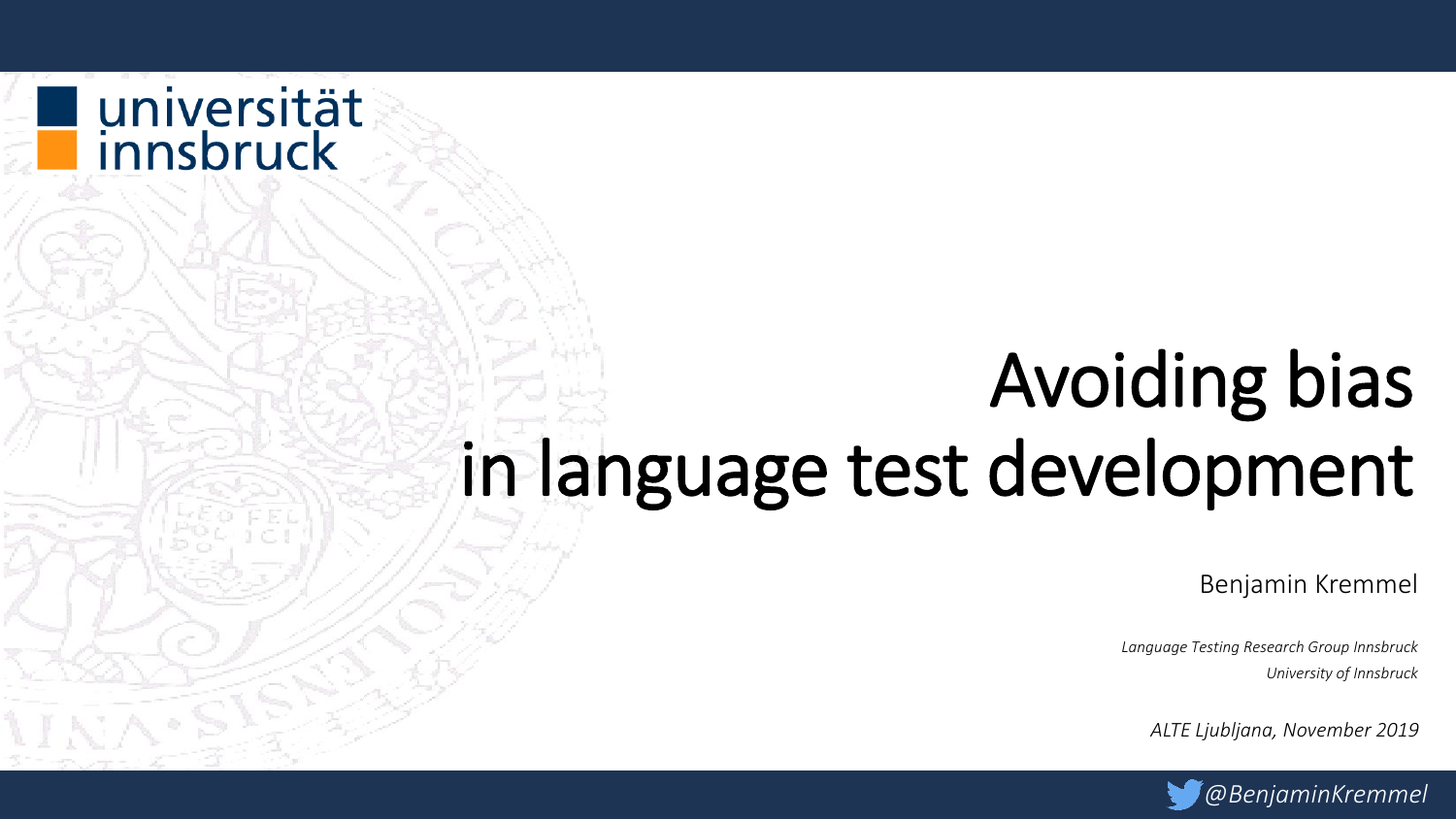

#### **Overview**

- What is bias?
	- Examples
- Some sources of bias
- How can we avoid bias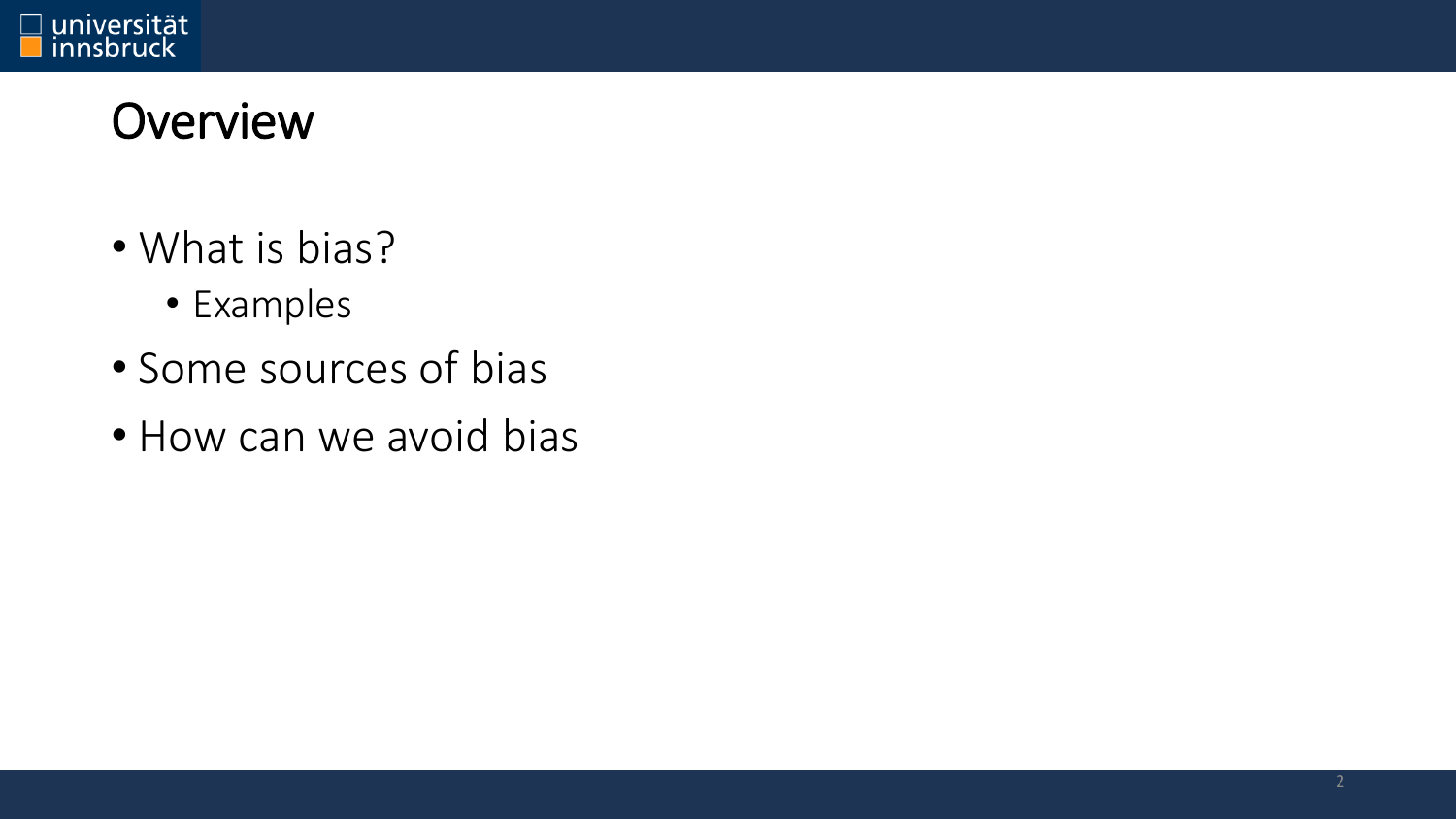#### **What do we mean when we say a test is biased?**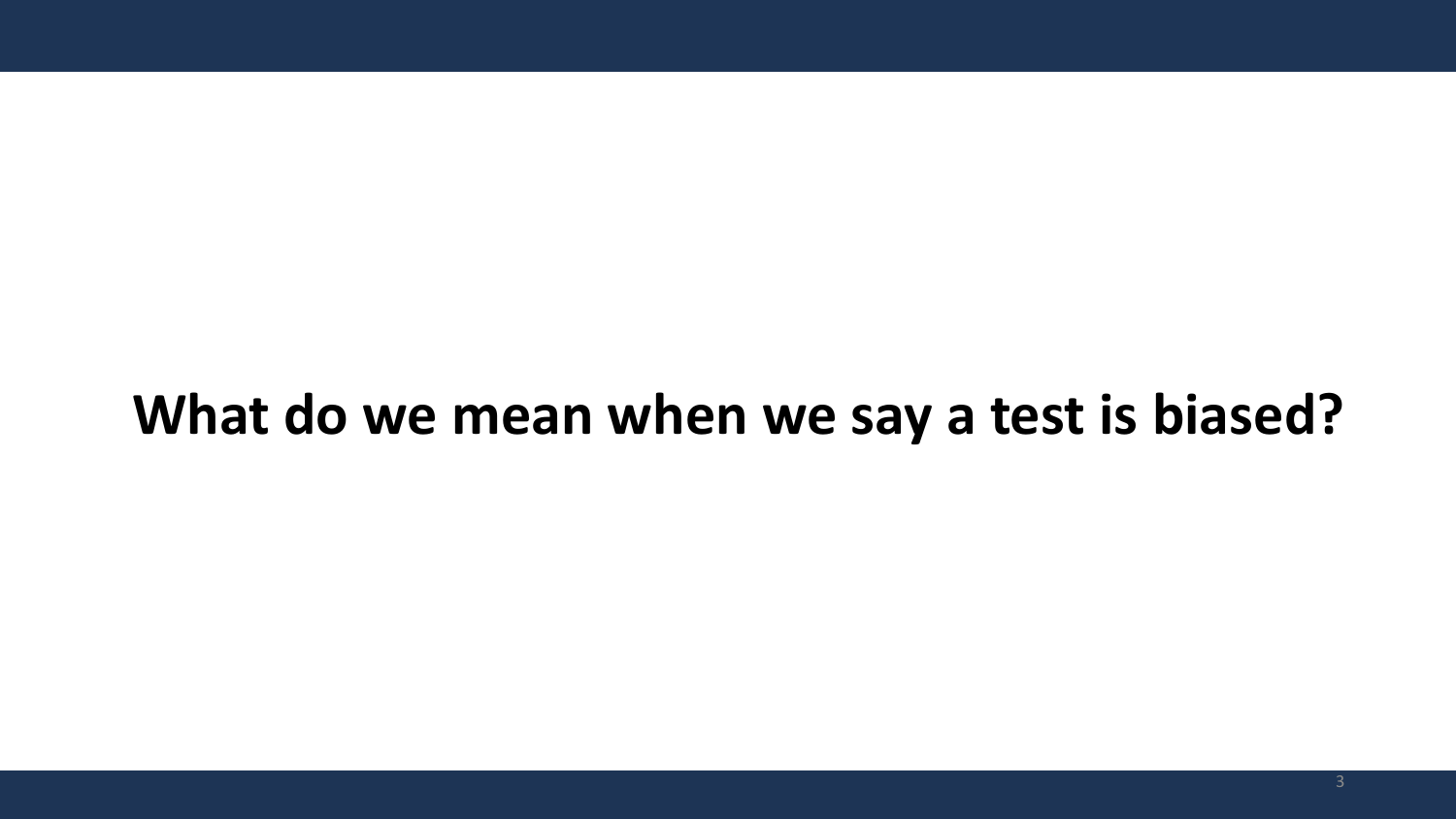### Bias…

• is "systematic error that disadvantages the test performance of one group" (Shephard, Camilli, & Averil, 1981)

 $\cdot \rightarrow$  the internal properties of a test disadvantage or negatively affect particular subgroups of test takers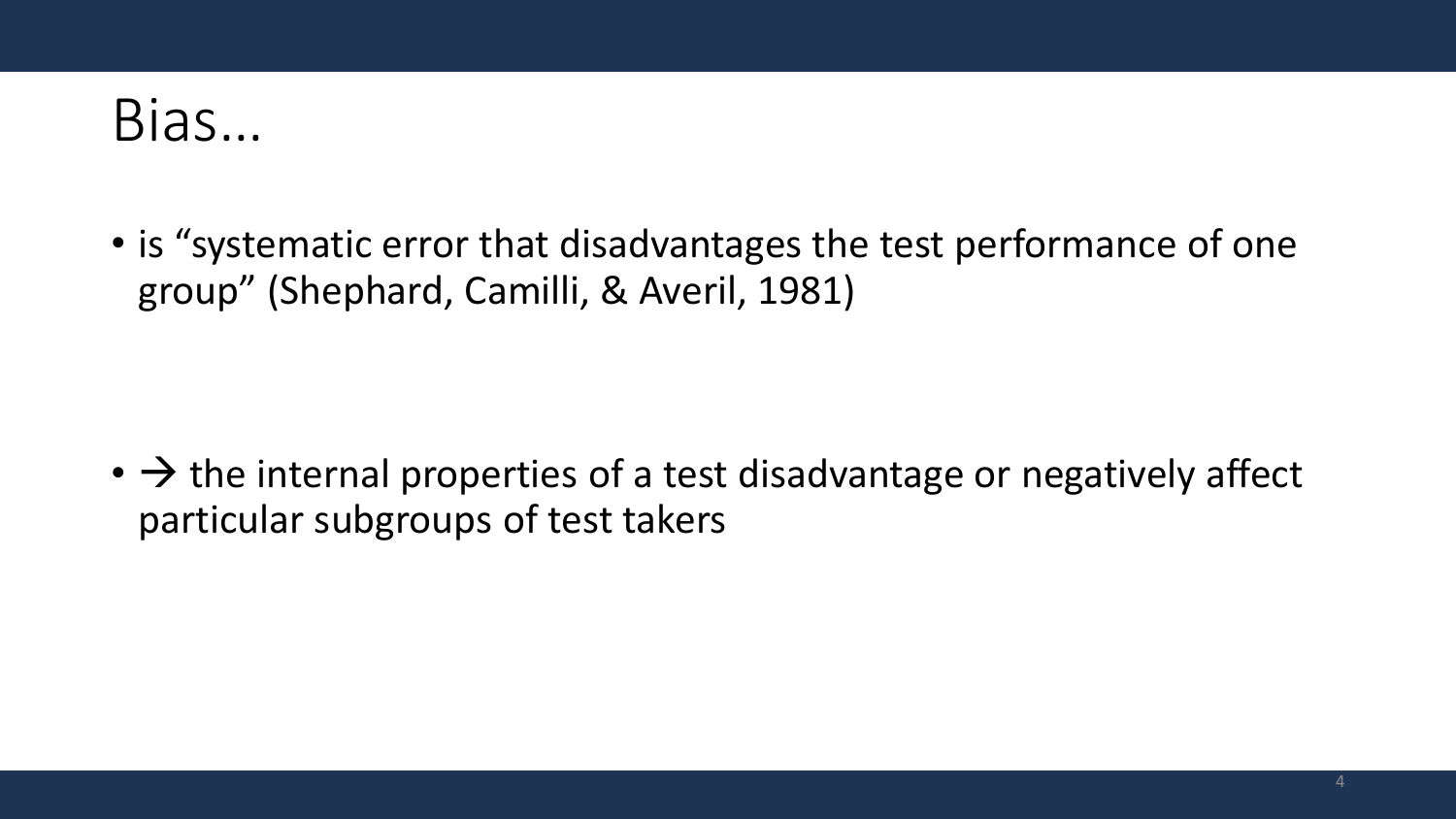### Examples (Roever, 2007)

- **Imp 12**: Mike is trying to find an apartment in New York City. He just looked at a place and is telling his friend Jane about it.
	- Jane: "Is the rent high?"
	- Mike: "Is the Pope Catholic?"
- *What does Mike probably mean?*
	- He doesn't want to talk about the rent.
	- The rent is high.
	- The apartment is owned by the church.
	- The rent isn't very high.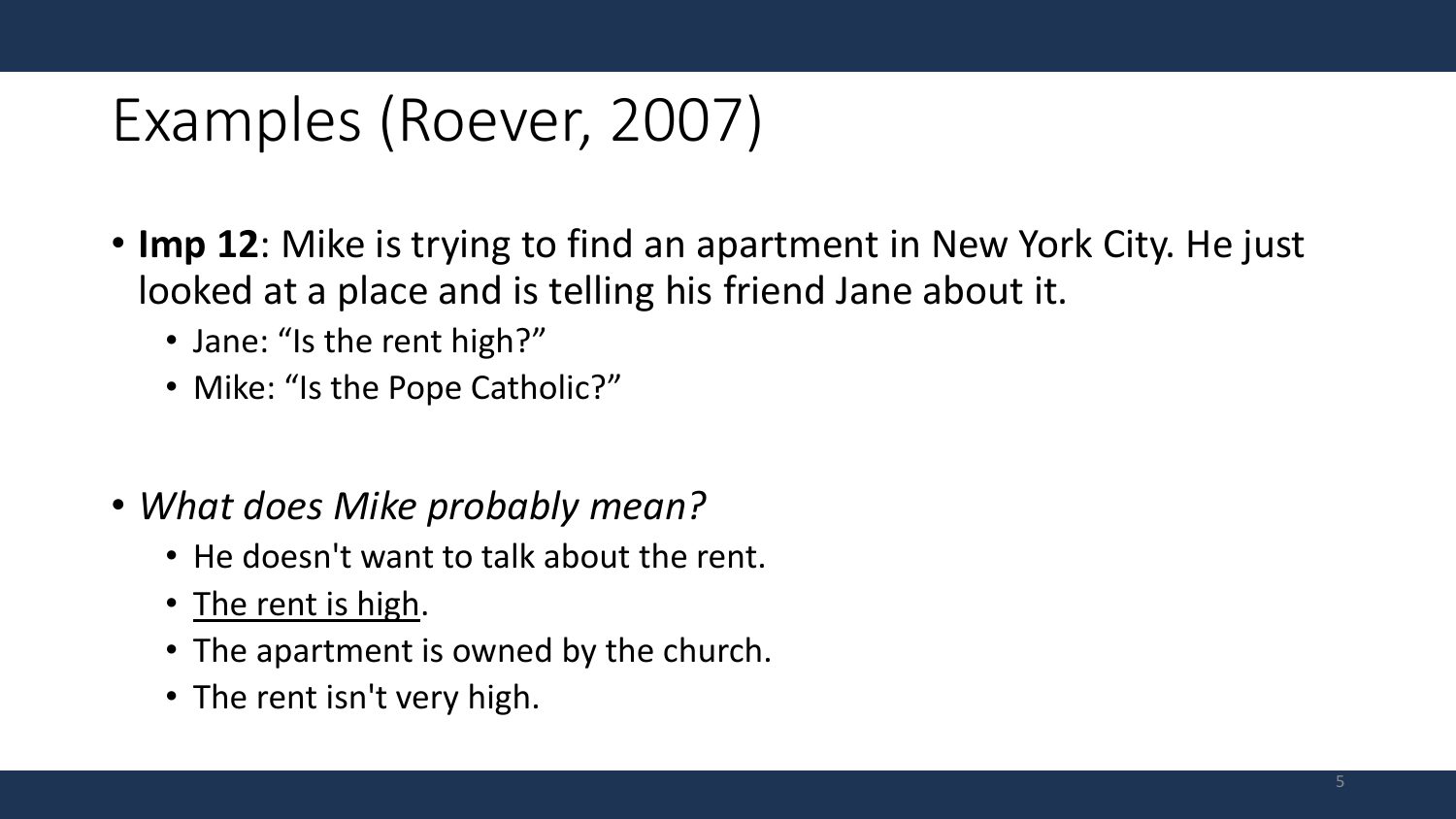#### Examples (IELTS, from Brown & Abeywickrama, 2010)

• "You rent a house through an agency. The heating system has stopped working. You phoned the agency a week ago, but it has still not been mended. Write a letter to the agency. Explain the sitation and tell them what you want them to do about it."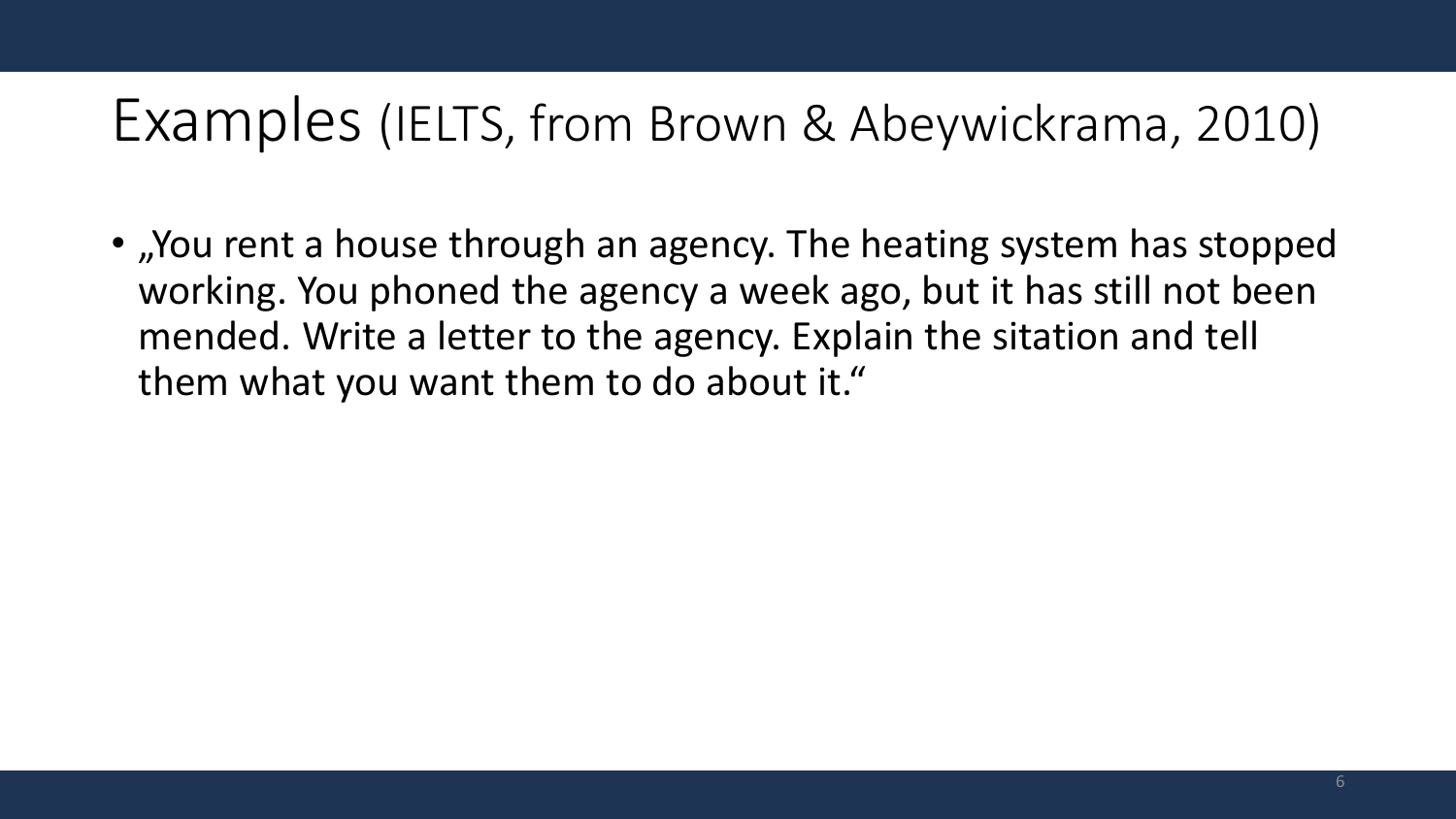#### Examples (TOEFL listening prep Kit, from Djiwandono, 2006)

(man) I'm taking up a collection for the jazz band. Would you like to give? (woman) Just a minute while I get my wallet (narrator) What will the woman probably do next?

- 29. a. put some money in her wallet
	- b. buy a band-concert ticket
	- c. make a donation
	- d. lend the man some money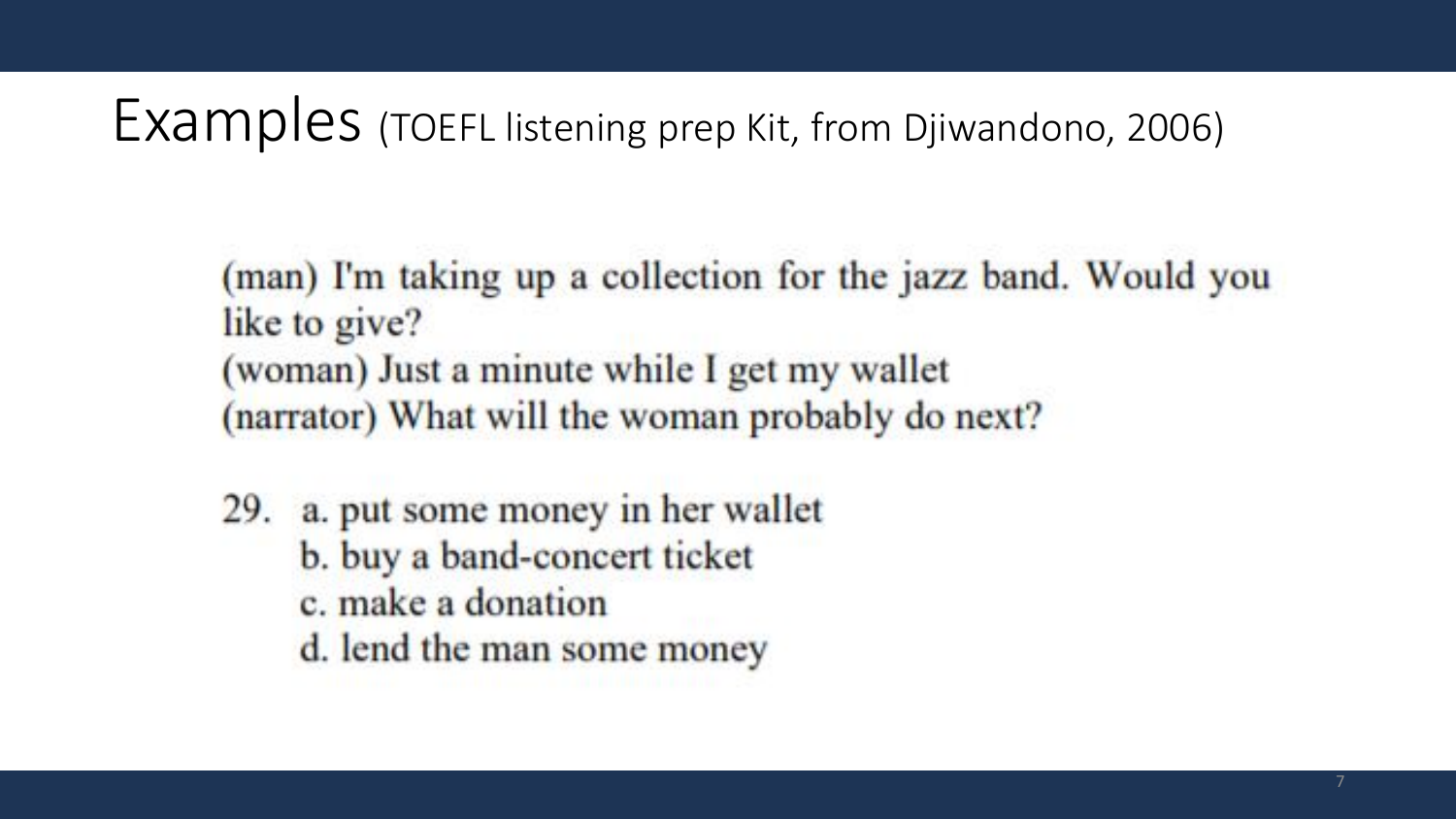#### Examples (TOEFL listening prep Kit, from Djiwandono, 2006)

(man) Can you go over my notes with me? I'll never understand all these chemistry experiments.

(woman) You know, review sessions are being held every night this week. They are supposed to be good. (narrator) What does the woman imply the man should do?

16. a. make a copy of his notes for her b. ask his professor for help c. attend the review sessions d. go to the chemistry lab this evening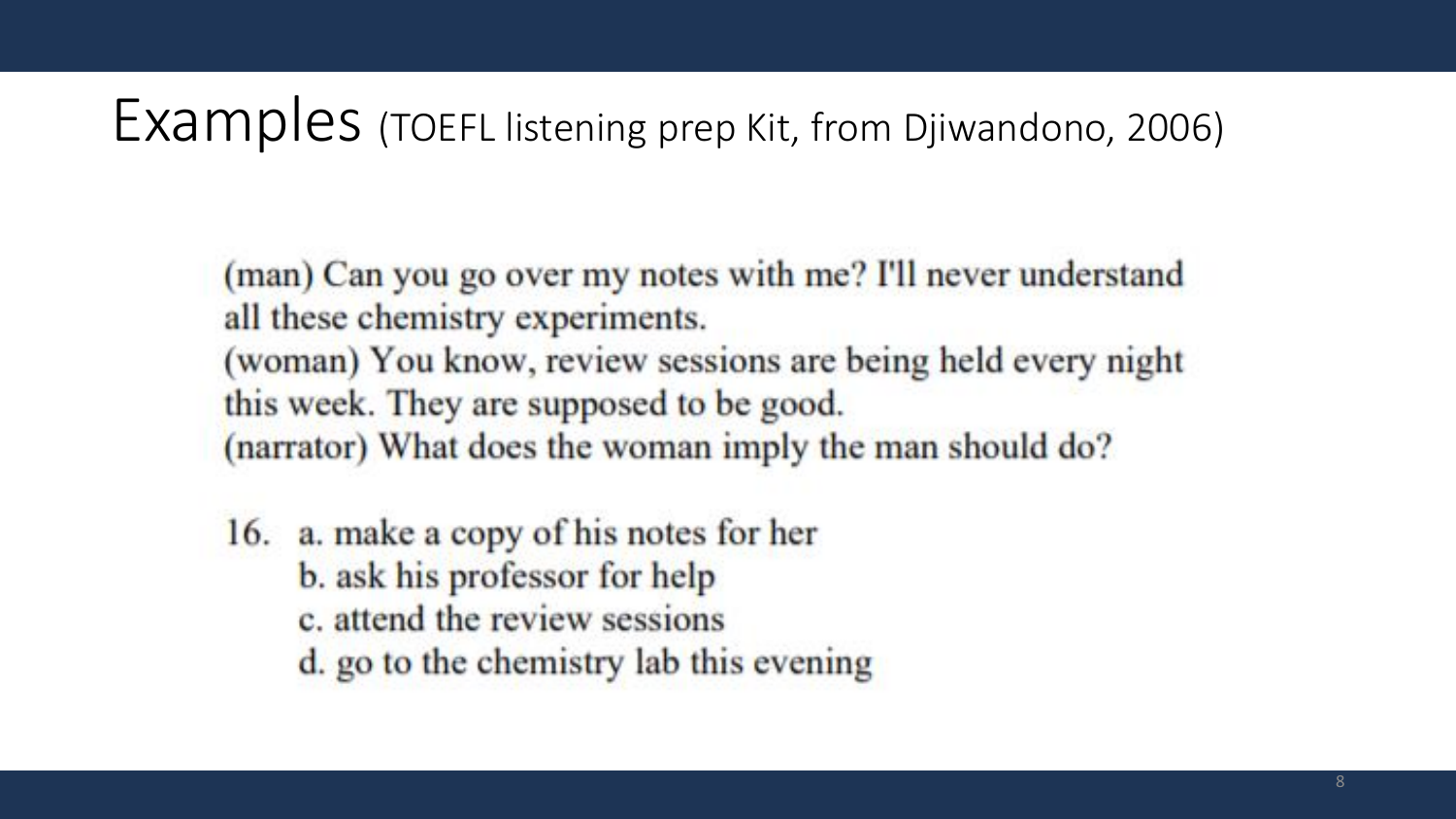### Bias…

- is "systematic error that disadvantages the test performance of one group" (Shephard, Camilli, & Averil, 1981)
- $\rightarrow$  the internal properties of a test disadvantage or negatively affect particular subgroups of test takers
- E.g. "gender, instructional experience, background knowledge associated with particular disciplinary areas, first language background, and ethnicity of particular test-taker groups" (Elder, 2012)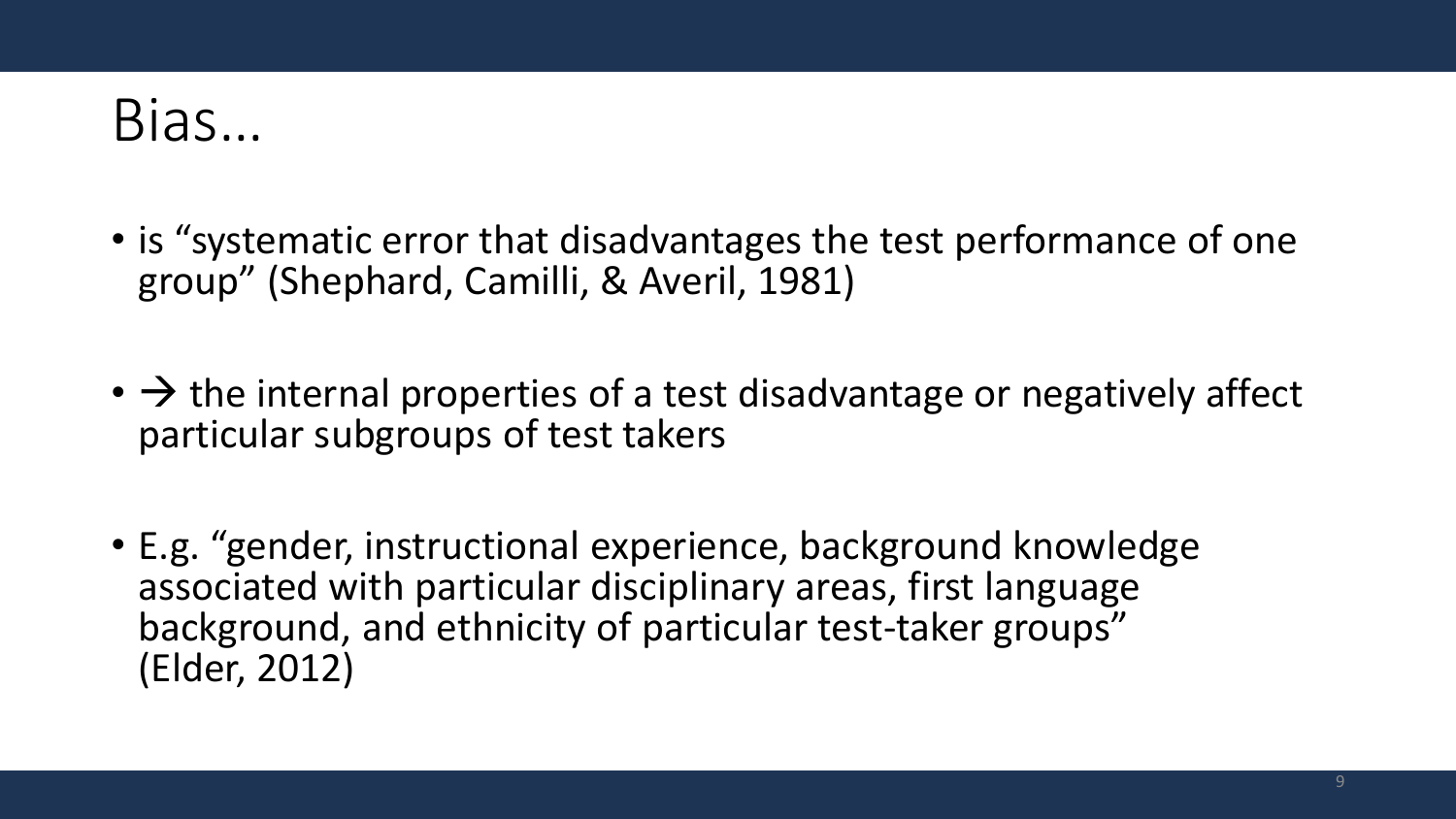### Bias…

- threatens the validity of interpretations
- jeopardizes test fairness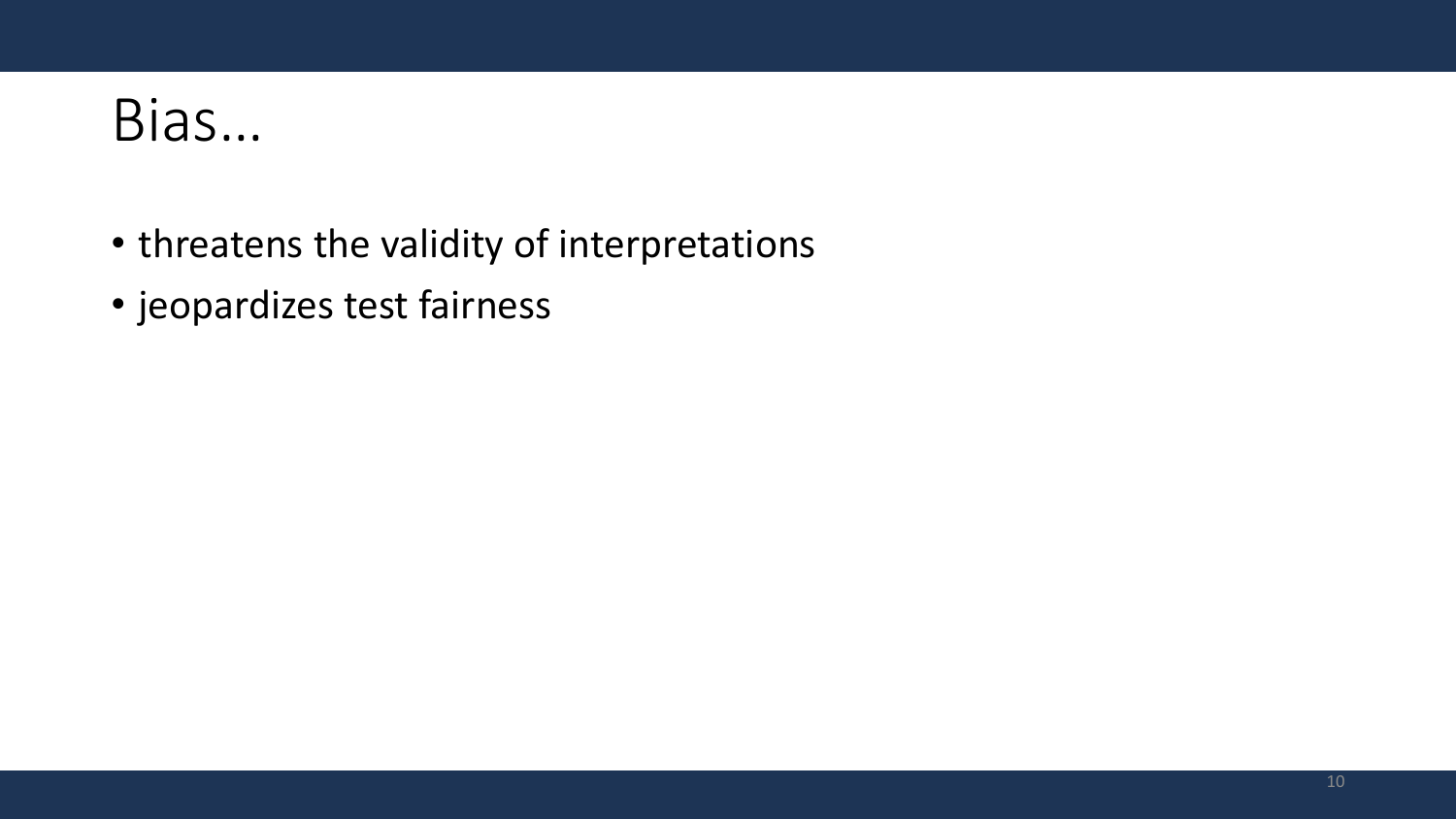#### Bias and construct-irrelevance



Watts (n.d.)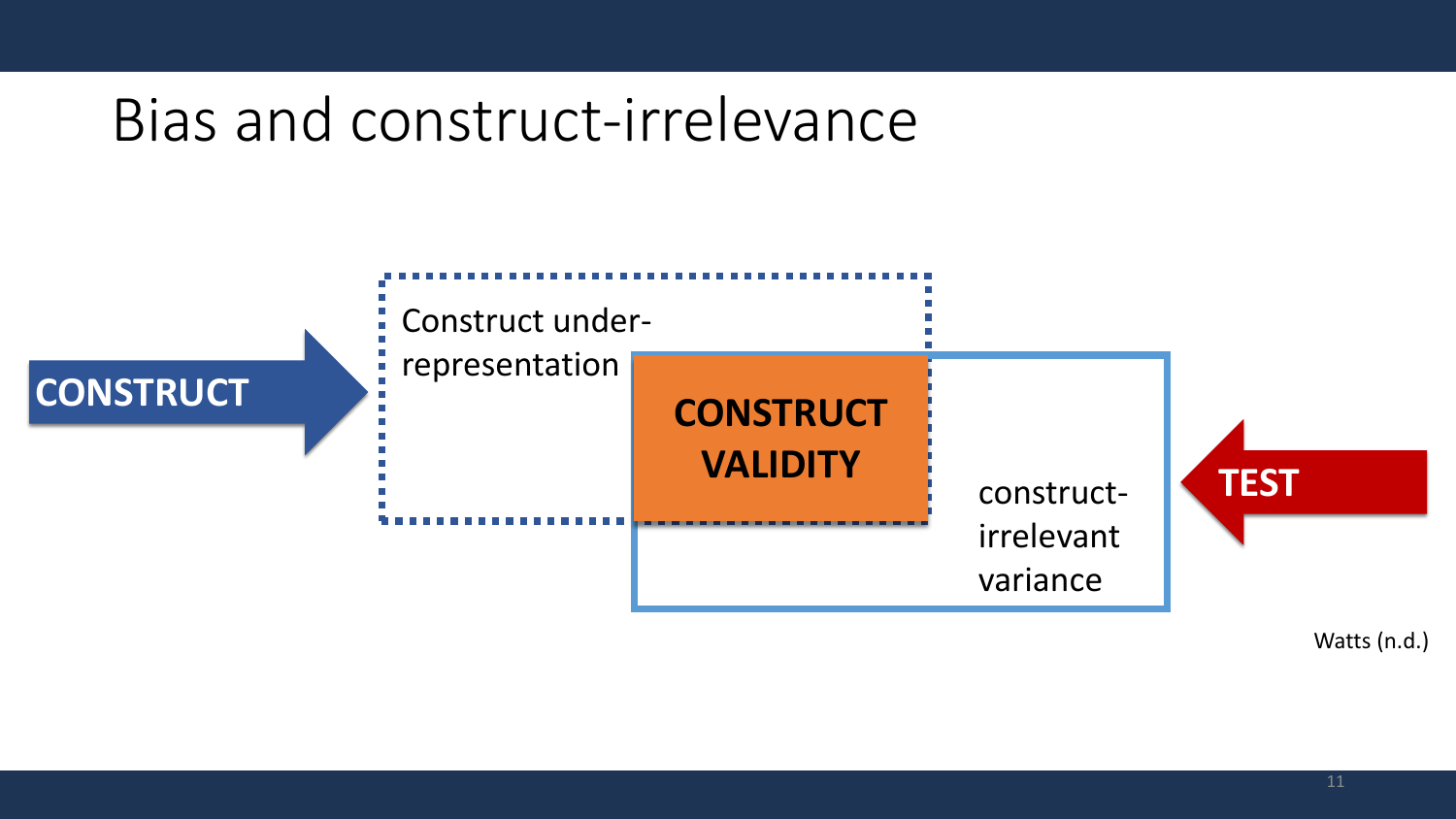#### Bias and construct-irrelevance



Watts (n.d.)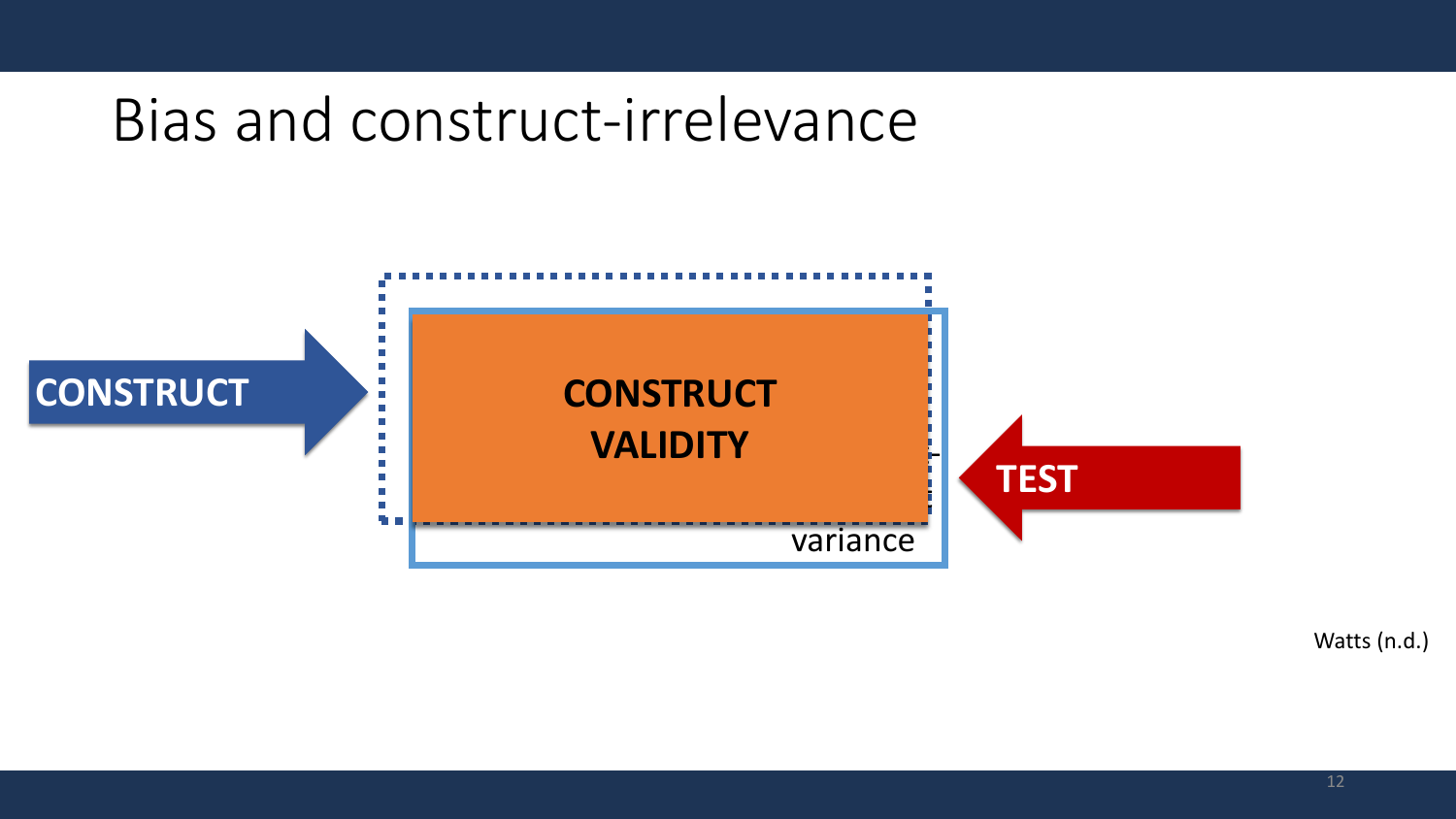### Fairness (Kunnan, 2008)

- Validity
- **Absence of bias**
- Access
- Administration
- Social consequences
- "Test developers should strive to make tests that are as fair as possible for test takers of different races, gender, ethnic backgrounds, or different handicapping conditions." (Code of Fair Testing Practices in Education, 2005, p. 23)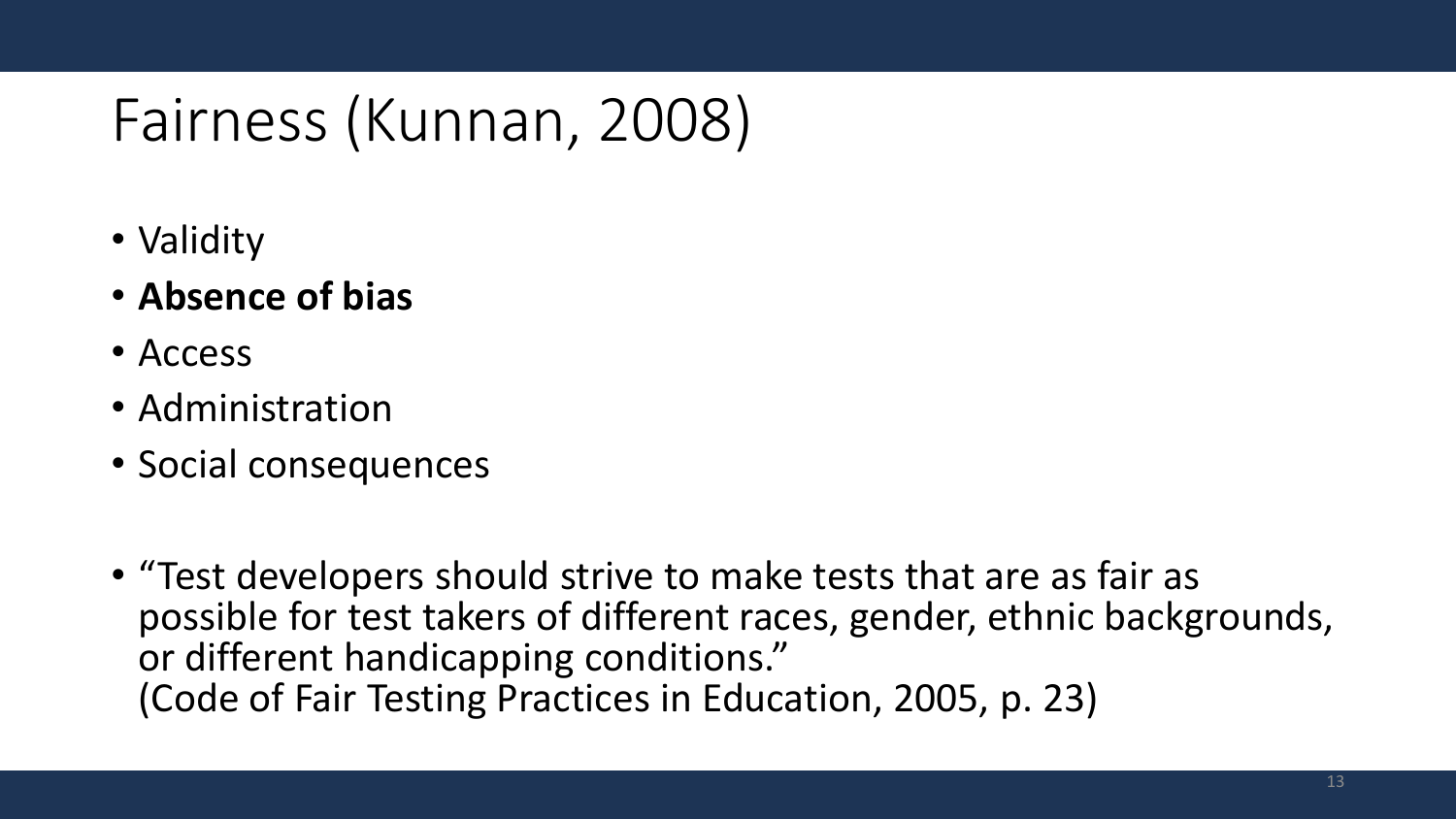

- Differences in group performance in themselves do not necessarily indicate the presence of bias, since differences may reflext genuine differences between the groups on the ability in question (Bachman, 1990, p. 270)
- Bias occurs when these differences are not logically related to the ability in question!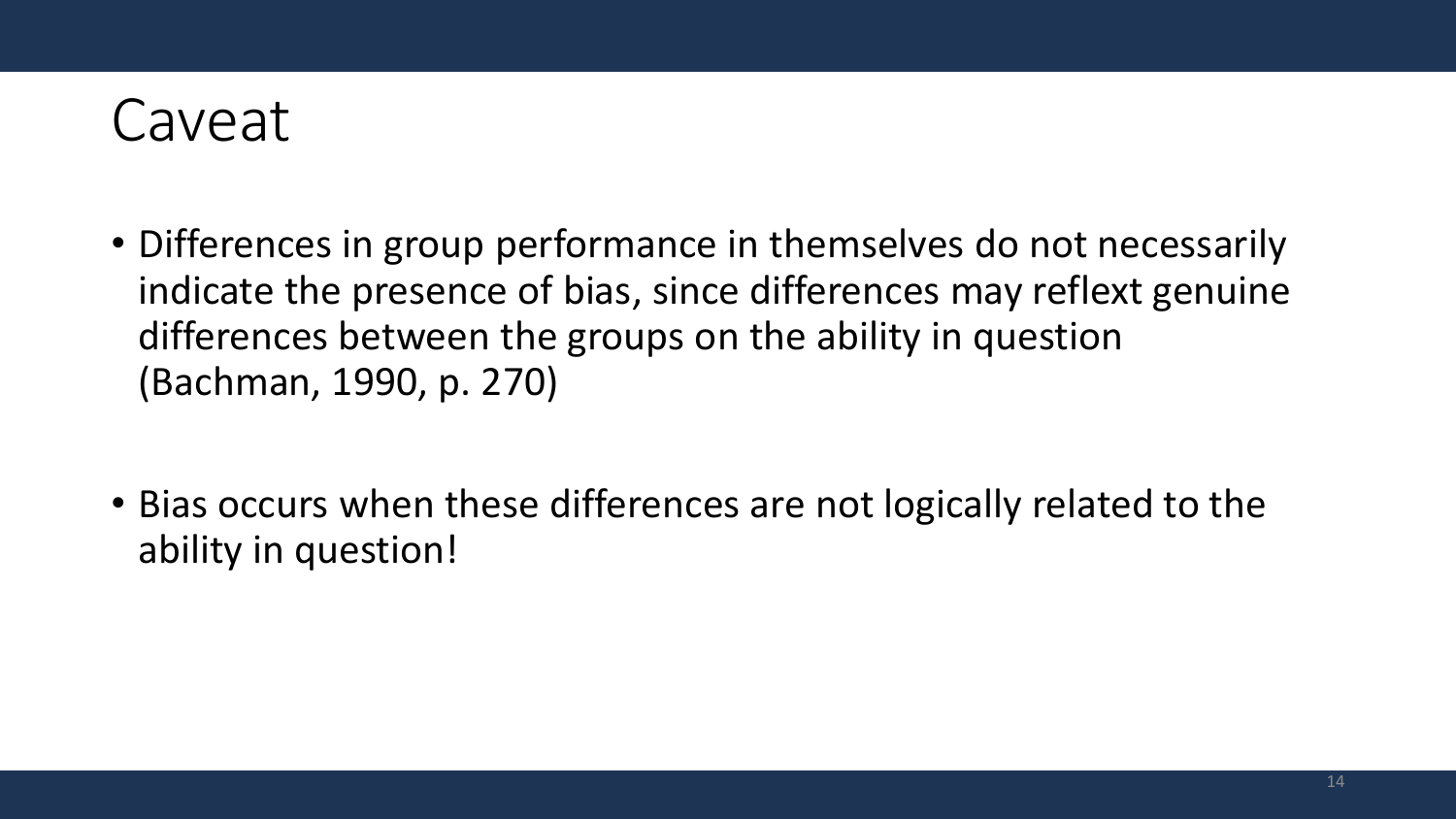## What are potential sources of bias?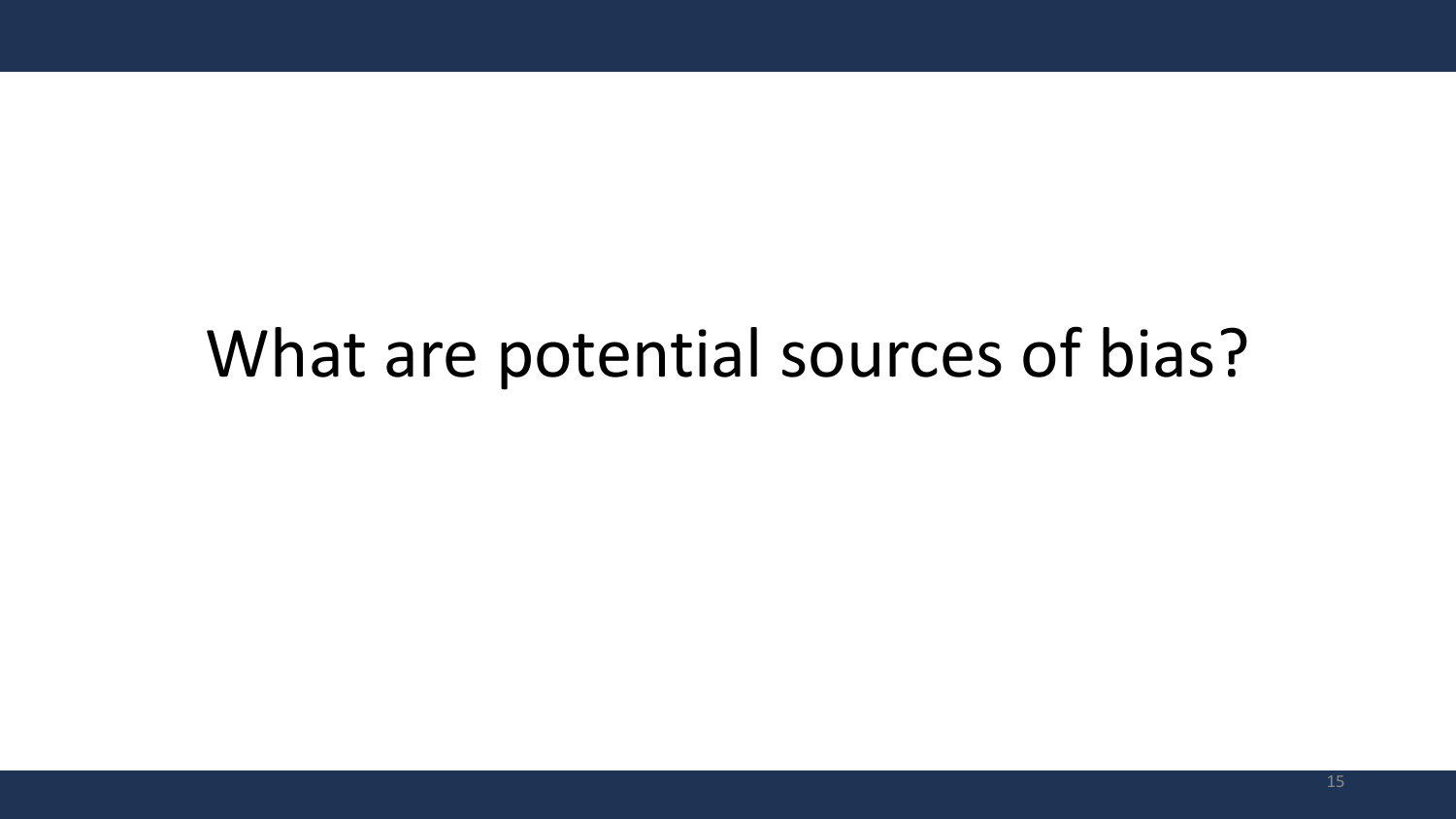## Range of forms (Bachman, 1990)

- Misinterpretation of test scores
- Sexist or racist content
- Unequal prediction of criterion performance
- Unfair content with respect to the experience of test takers
- Inappropriate selection procedures
- Inadequate criterion measures
- Threatening atmosphere
- Conditions of testing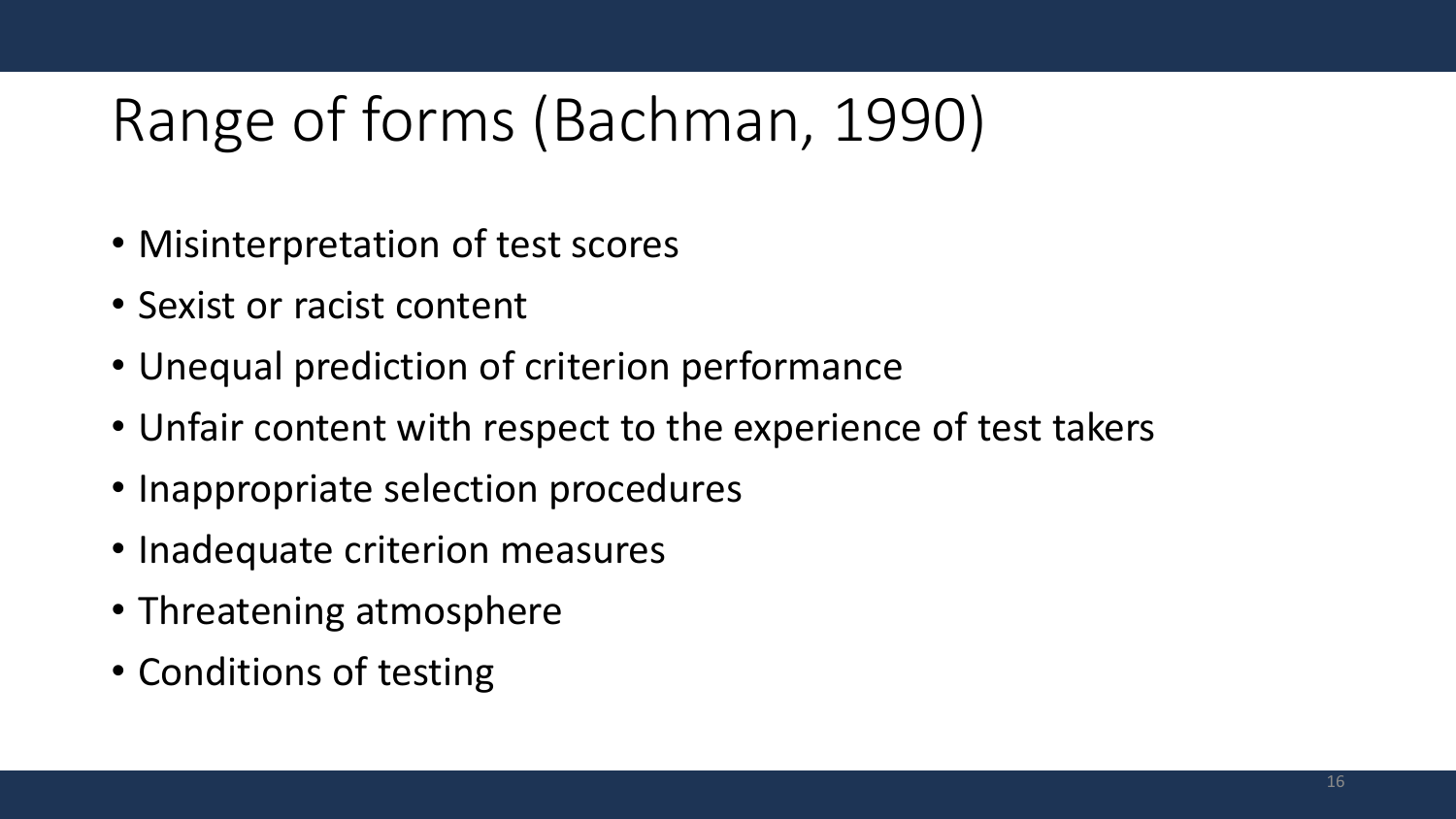### Kunnan (2007)

- 1. Content or language variety: This type of bias refers to content or language or dialect that is offensive or biased to test takers from different backgrounds. Examples include content or language stereotypes of group members and overt or implied slurs or insults (based on gender, race and ethnicity, religion, age, native language, national origin, and sexual orientation) or choice of dialect or variety that is biased to test takers.
- 2. Group performance: This type of bias refers to difference in performances and resulting outcomes by test takers from different group memberships. Group differences could occur among salient groups (e.g., gender, race and ethnicity, religion, age, native language, national origin, and sexual orientation) on test tasks and subtests.
- 3. Standard setting: This type of bias refers to standard setting in terms of the criterion measure and selection decisions and how these decisions affect different test taking groups.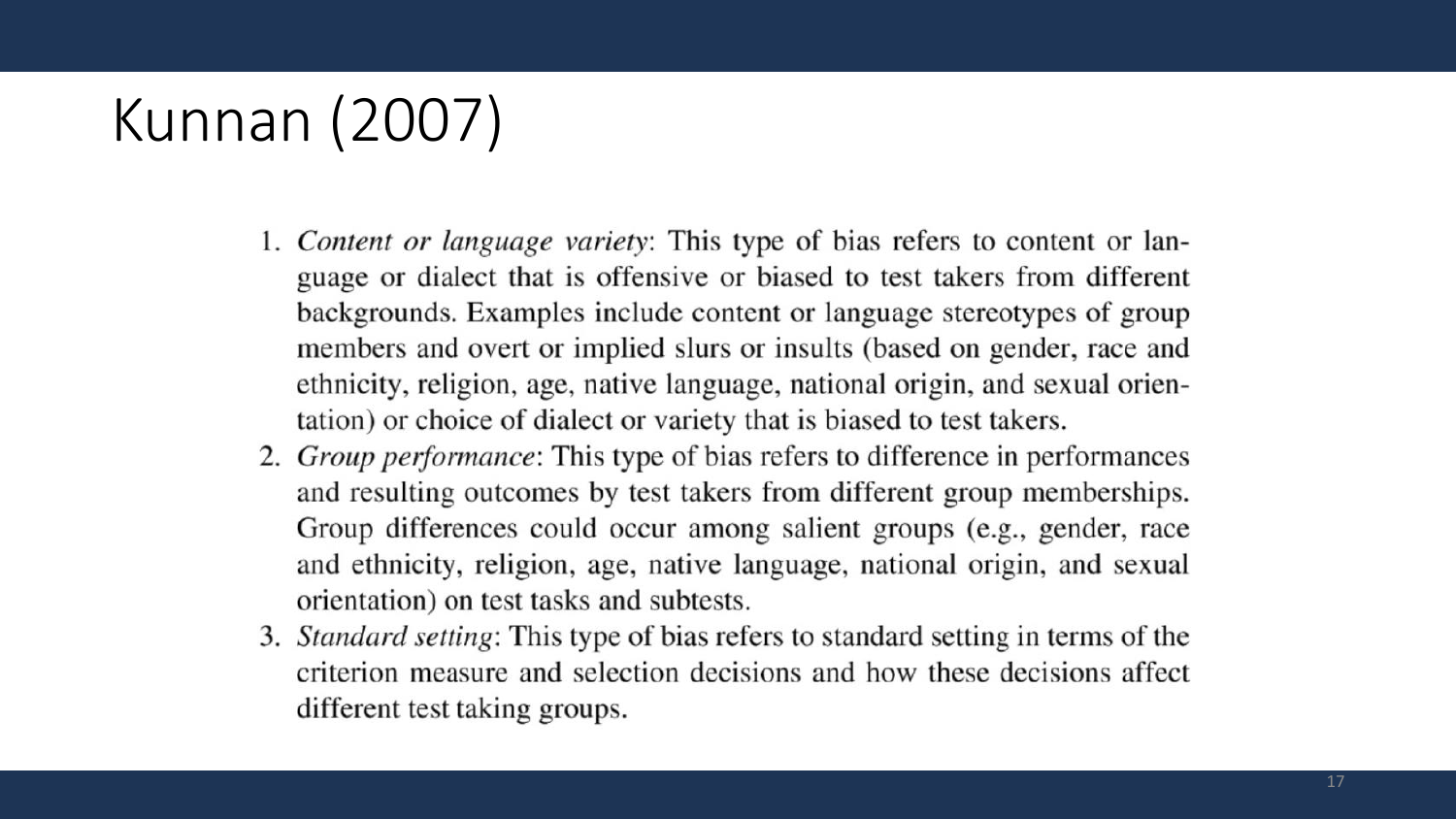### Sources of bias (I) (Reynolds & Suzuki, 2012)

- *Inappropriate content*. Tests are geared to majority experiences and values or are scored arbitrarily according to majority values. Correct responses or solution methods depend on material that is unfamiliar to minority individuals.
- *Inappropriate standardization samples*. Minorities' representation in norming samples is proportionate but insufficient to allow them any influence over test development.
- *Examiners' and language bias*. White examiners who speak standard English intimidate minority examinees and communicate inaccurately with them, spuriously lowering their test scores.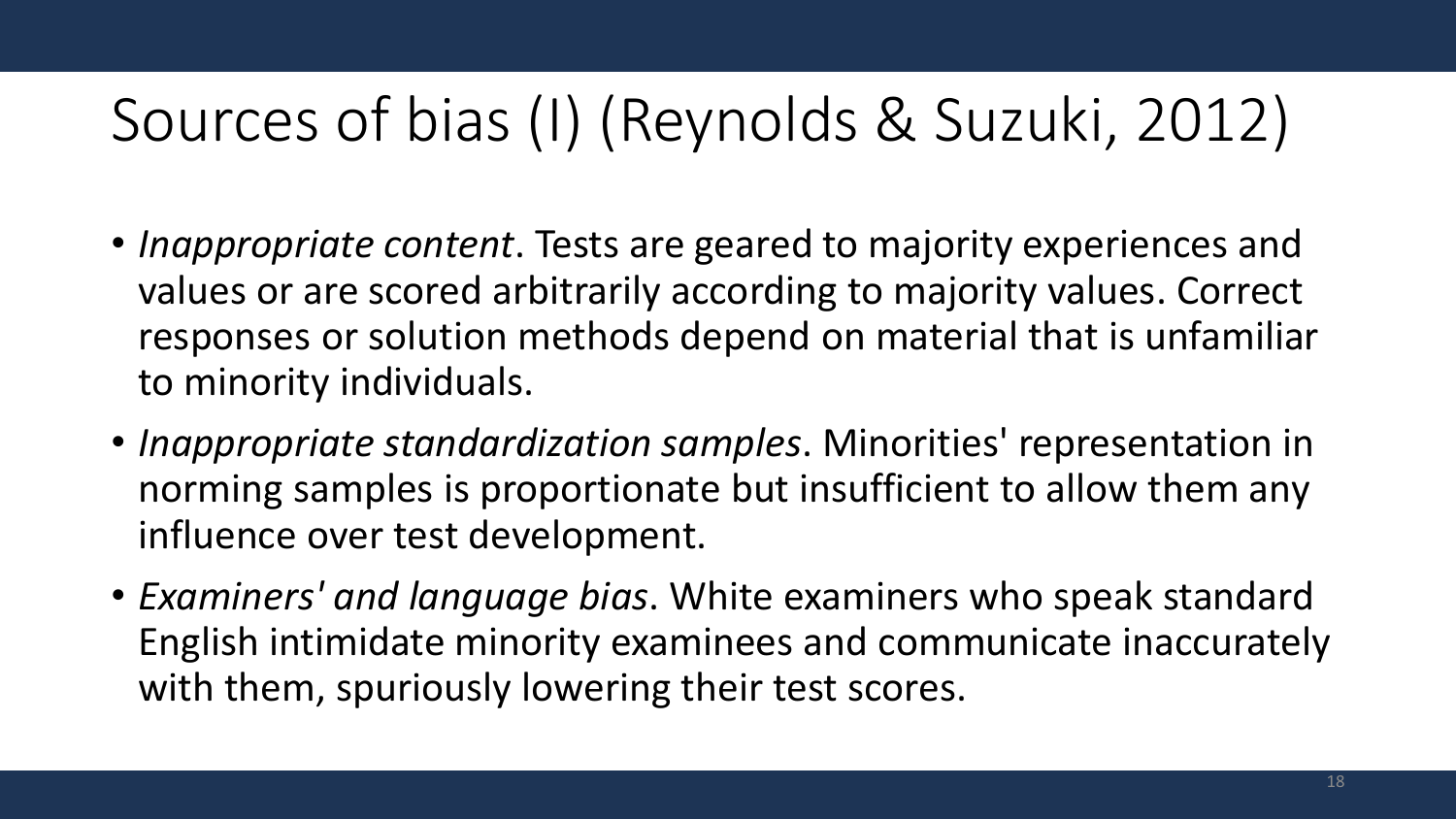## Sources of bias (II) (Reynolds & Suzuki, 2012)

- *Inequitable social consequences*. Ethnic minority individuals, already disadvantaged because of stereotyping and past discrimination, are denied employment or relegated to dead‐end educational tracks. Labeling effects are another example of invalidity of this type.
- *Measurement of different constructs*. Tests largely based on majority culture are measuring different characteristics altogether for members of minority groups, rendering them invalid for these groups.
- *Differential predictive validity*. Standardized tests accurately predict many outcomes for majority group members, but they do not predict any relevant behavior for their minority counterparts. In addition, the criteria that tests are designed to predict, such as achievement in White, middle‐class schools, may themselves be biased against minority examinees.
- *Qualitatively distinct aptitude and personality*. This position seems to suggest that minority and majority ethnic groups possess characteristics of different *types*, so that test development must begin with different definitions for majority and minority groups.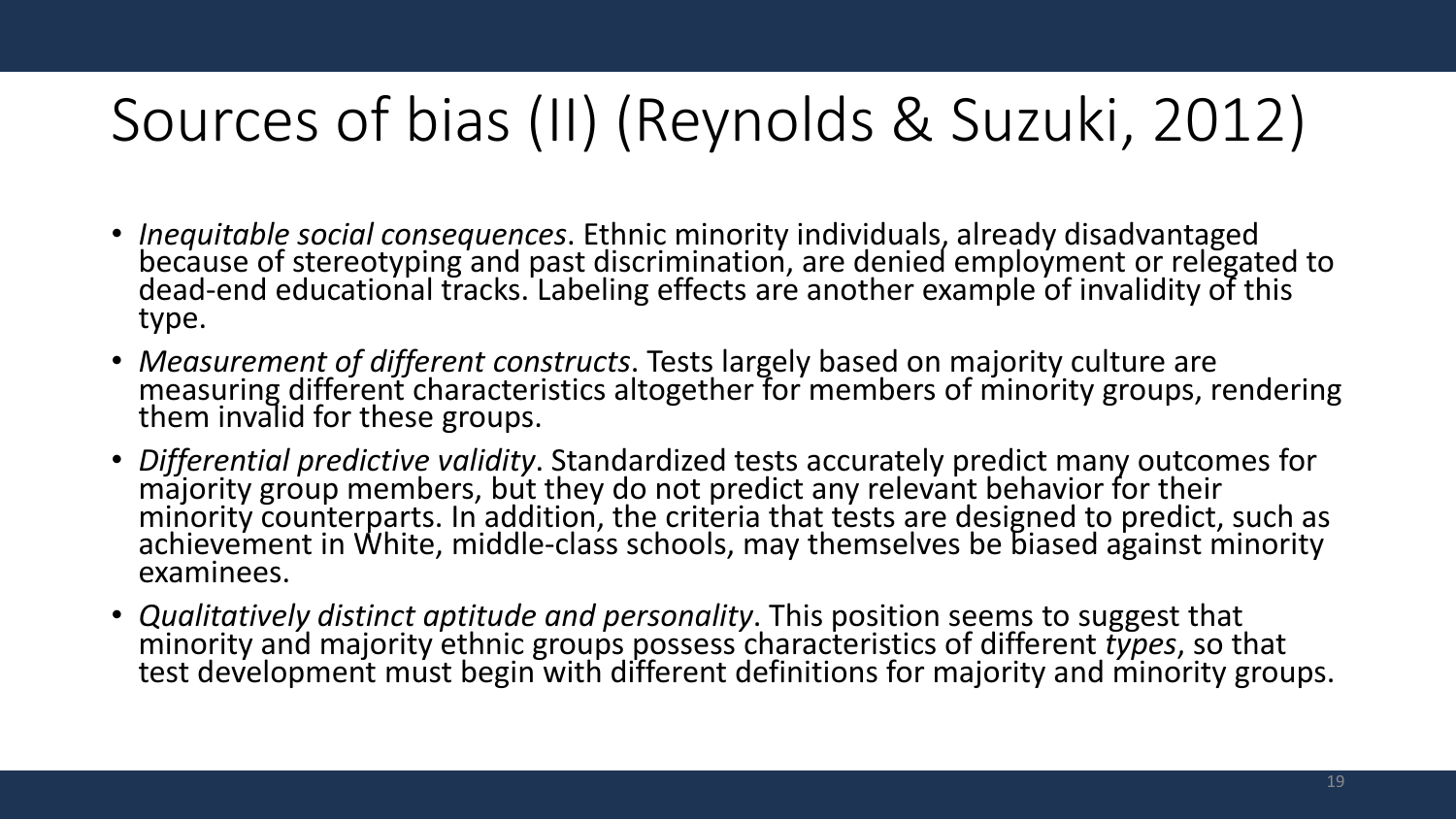

Language testing research has identified biased rating patterns on the part of

- novice raters vs experts (e.g., Weigle, 2002)
- language vs discipline specialists (e.g., Brown, 1995)
- native vs non-native speakers (e.g., Kim, 2009)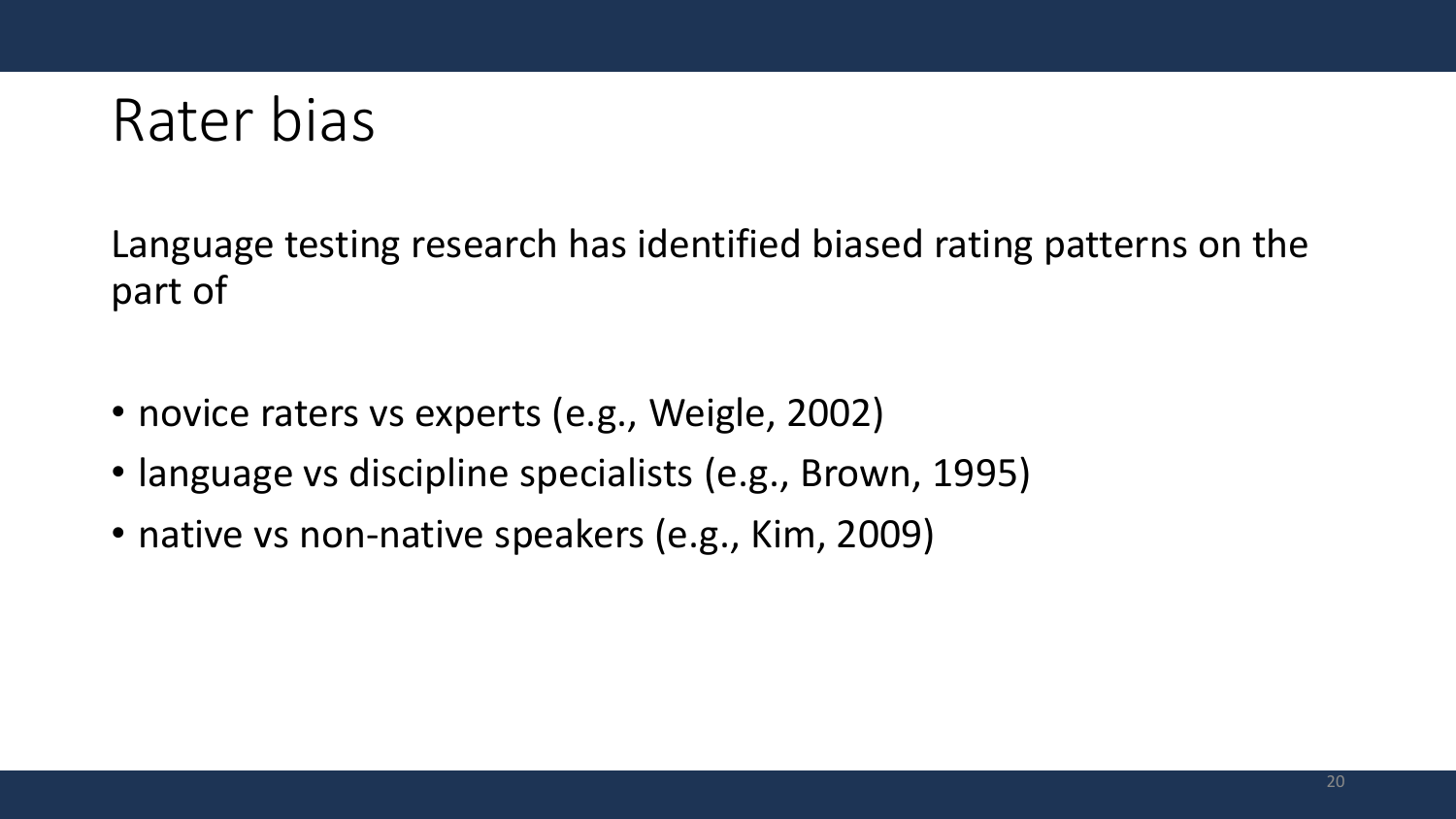### Rater bias

- NS more severe than NNS (Hill, 1997)
- NNS more severe than NS (Fayer & Krasinski, 1987)
- Raters more severe with participants from same L1 (Harding & Griffiths, 2016)
- Familiarity with speaker's L1 influences pronunciation assessment (Carey et al., 2011)
- "L2 familiarity"  $\rightarrow$  more lenient rating (Winke et al., 2012)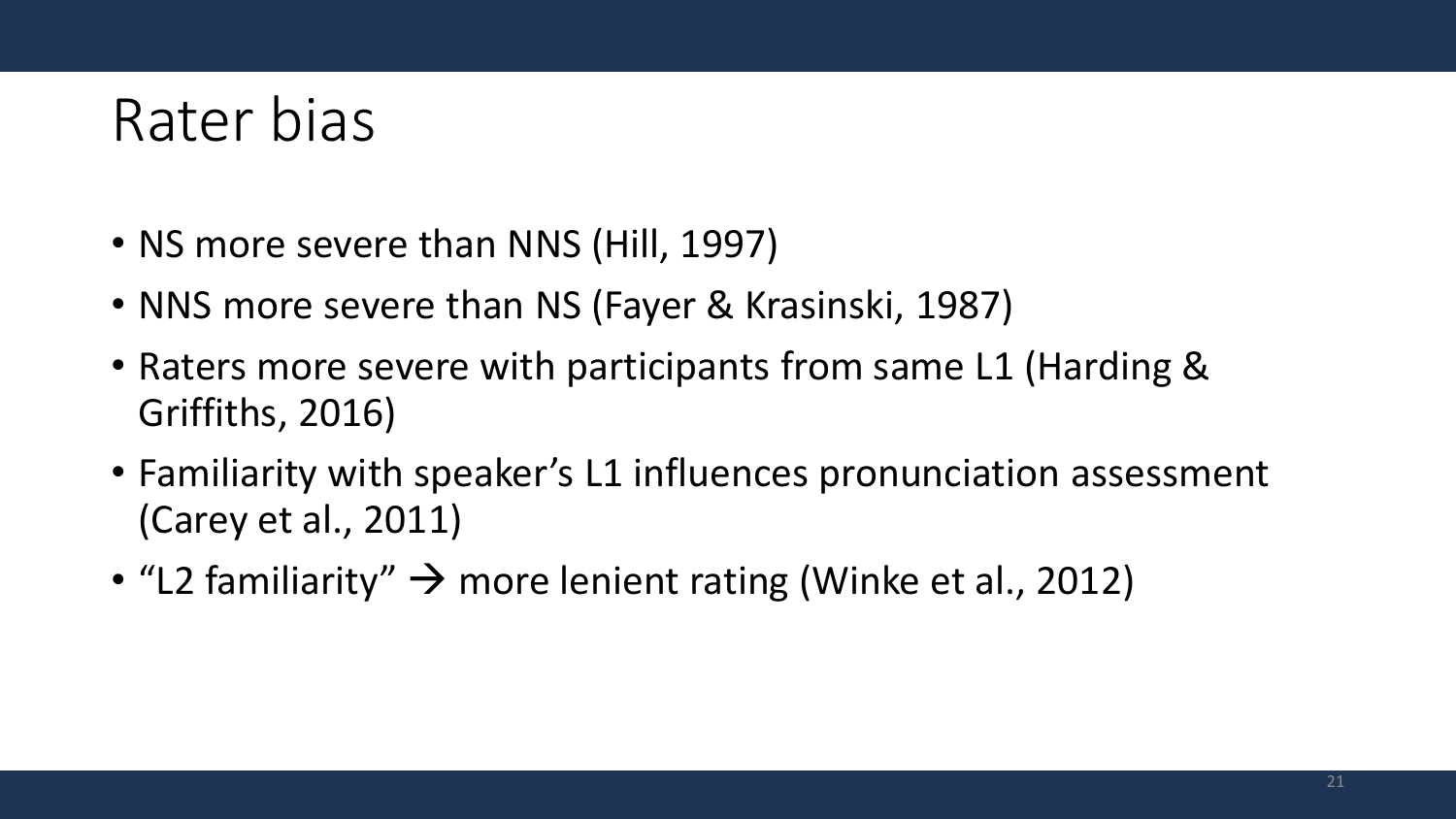### Further sources of bias

- Halo- and other rating effects
- Test delivery / lack of accommodations
- Representativeness among teachers/testers/course book authors/item writers (e.g. gender)

• …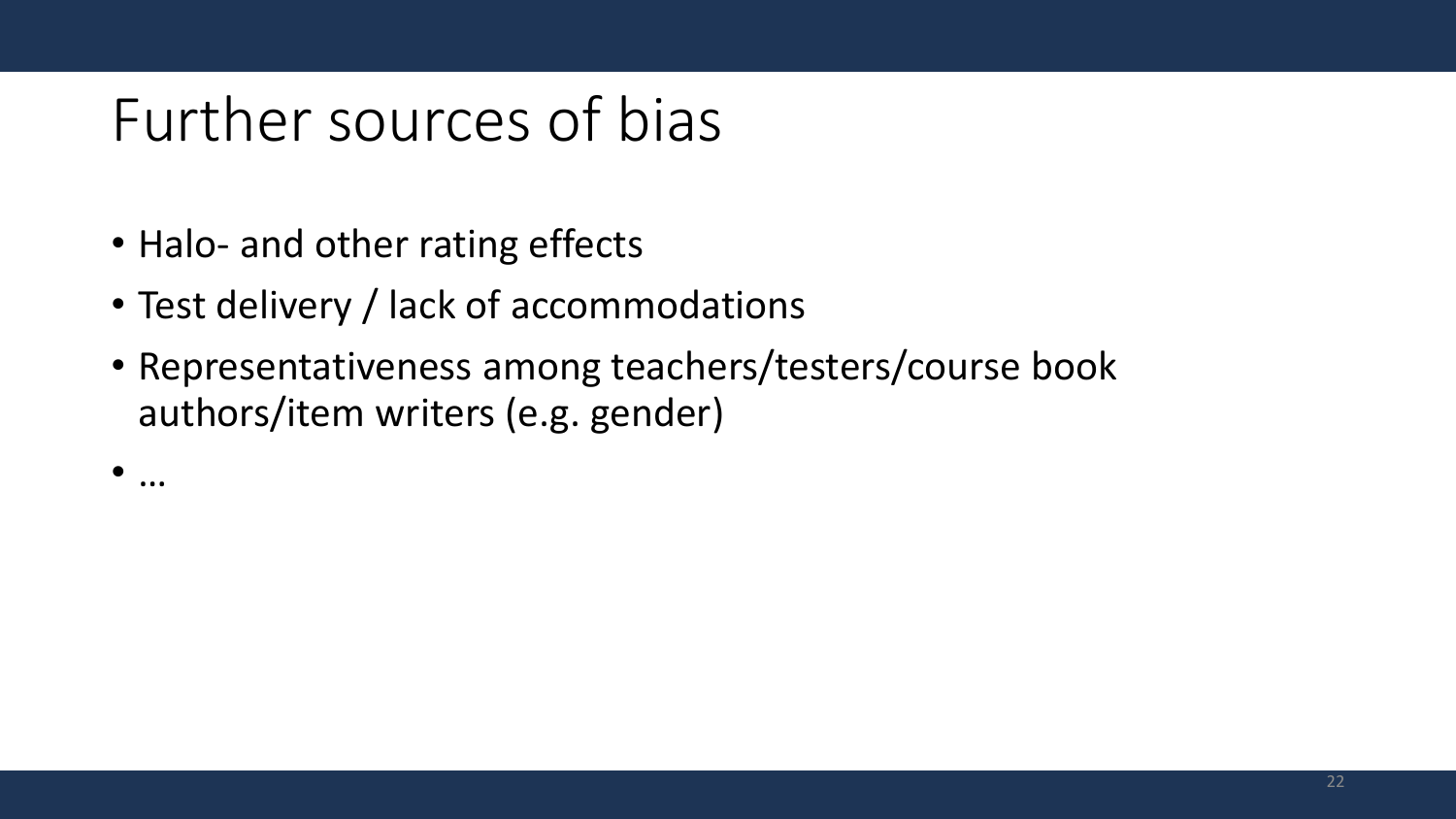### How Can Bias in Assessment be Avoided?

Group Task ([https://www.k-state.edu/ksde/alp/activities/Activity4-2.pdf\)](https://www.k-state.edu/ksde/alp/activities/Activity4-2.pdf):

Choose 1-2 assessments that are administered to students in your classroom/school/district/region. Individually, consider whether or not bias is present in each assessment by addressing each of the items in the table on the following page. Be certain to highlight those items that yield a "No" answer.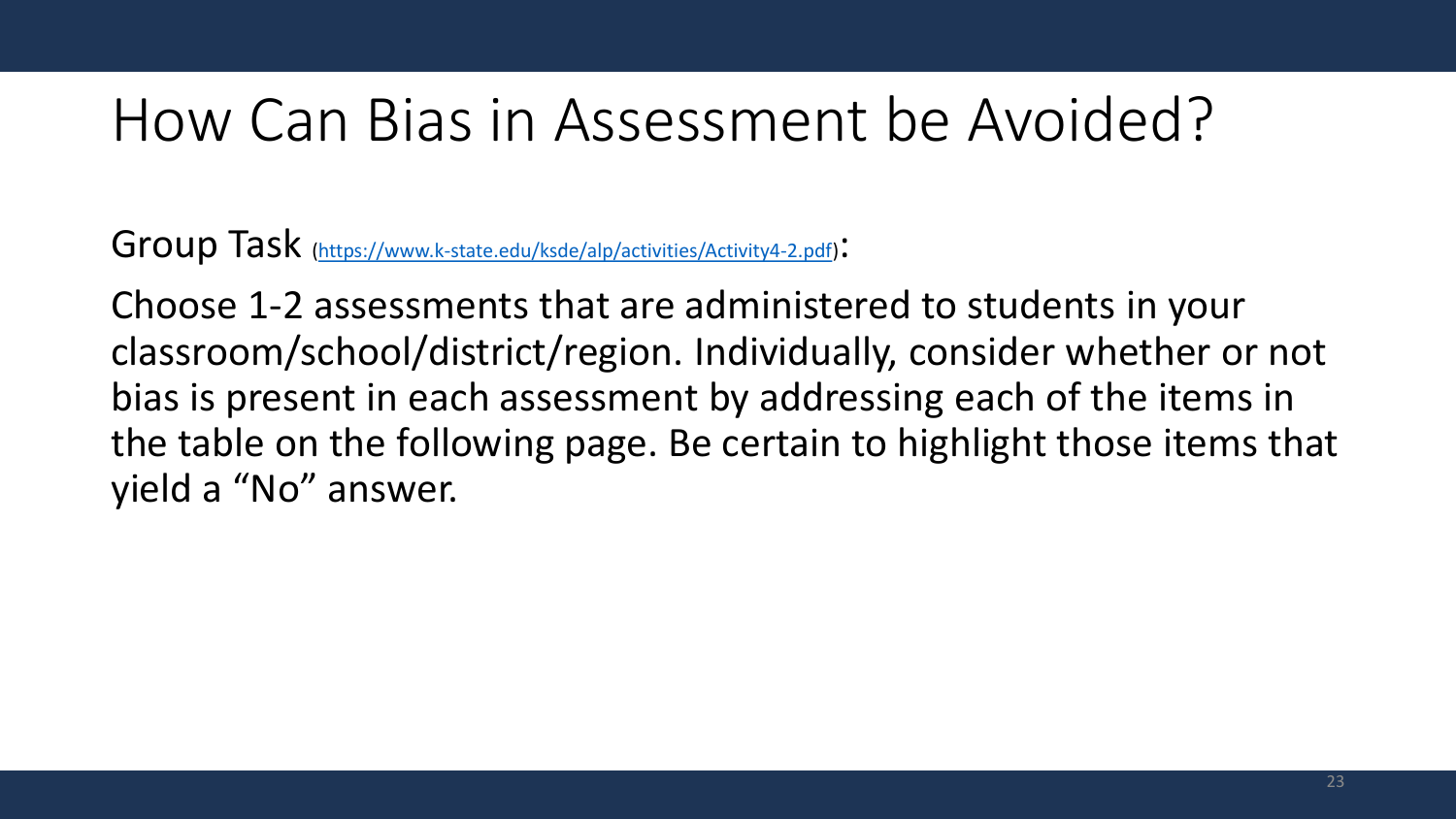| <b>Bias Review:</b>                                                                                                                                                   | Test 1     |           | Test 2 |    |
|-----------------------------------------------------------------------------------------------------------------------------------------------------------------------|------------|-----------|--------|----|
| Are there any test items that:                                                                                                                                        | <b>Yes</b> | <b>No</b> | Yes    | No |
| Contain language that is not commonly used or has different<br>connotations in different parts of the state or country, or in different<br>cultural or gender groups? |            |           |        |    |
| Portray anyone in a stereotypical manner?                                                                                                                             |            |           |        |    |
| Contain any demeaning or offensive materials?                                                                                                                         |            |           |        |    |
| Have any religious references?                                                                                                                                        |            |           |        |    |
| Have references that mean different things to different cultures?                                                                                                     |            |           |        |    |
| Assume that all students come from the same socioeconomic or<br>family background?                                                                                    |            |           |        |    |
| Contain information or ideas that are unique to the culture of one<br>group AND this information or idea is not part of the content<br>standards?                     |            |           |        |    |
| Measure membership in a group more than measure a content<br>objective?                                                                                               |            |           |        |    |
| Put up barriers preventing any group of students from<br>demonstrating their knowledge and abilities?                                                                 |            |           |        |    |
| Portray a group unfavorably or in a stereotypical manner?                                                                                                             |            |           |        |    |
| Contain language or symbolism that can be interpreted in an<br>offensive or emotionally charged way to a person or group?                                             |            |           |        |    |

1. Was bias present in any of the assessment items you reviewed?

2. What needs to be done to correct the items?

3. How can you avoid test bias in future assessments?

4. What could be the harm to your students if you don't address the issue of avoiding test bias?

5. Compare the results of your reviews with other group members.

6. Why is doing this type of bias review more effective if a group of teachers works together to review a test – rather than one individual?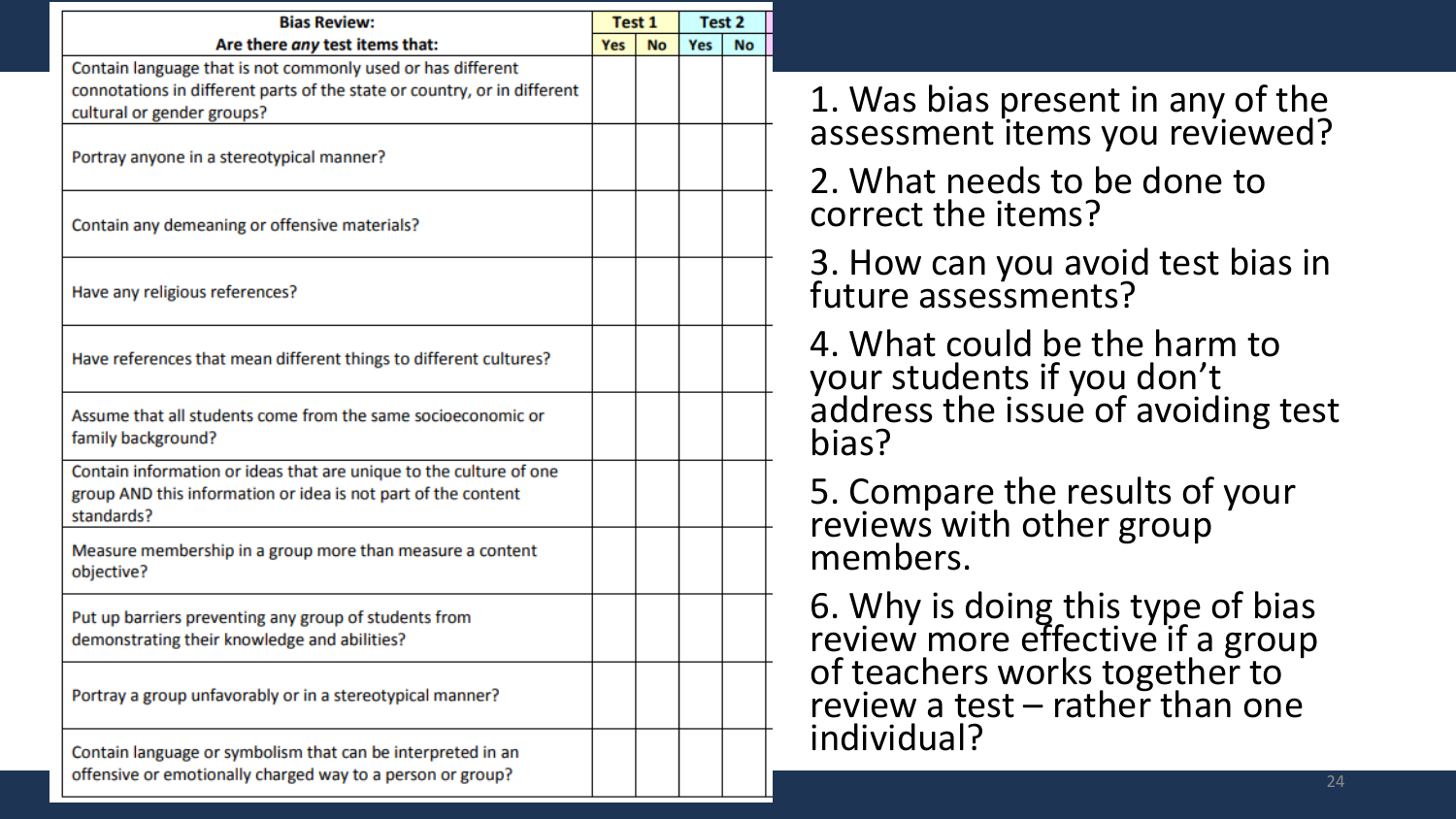#### **What would a list of recommendations to avoid test bias look like for your assessment context?**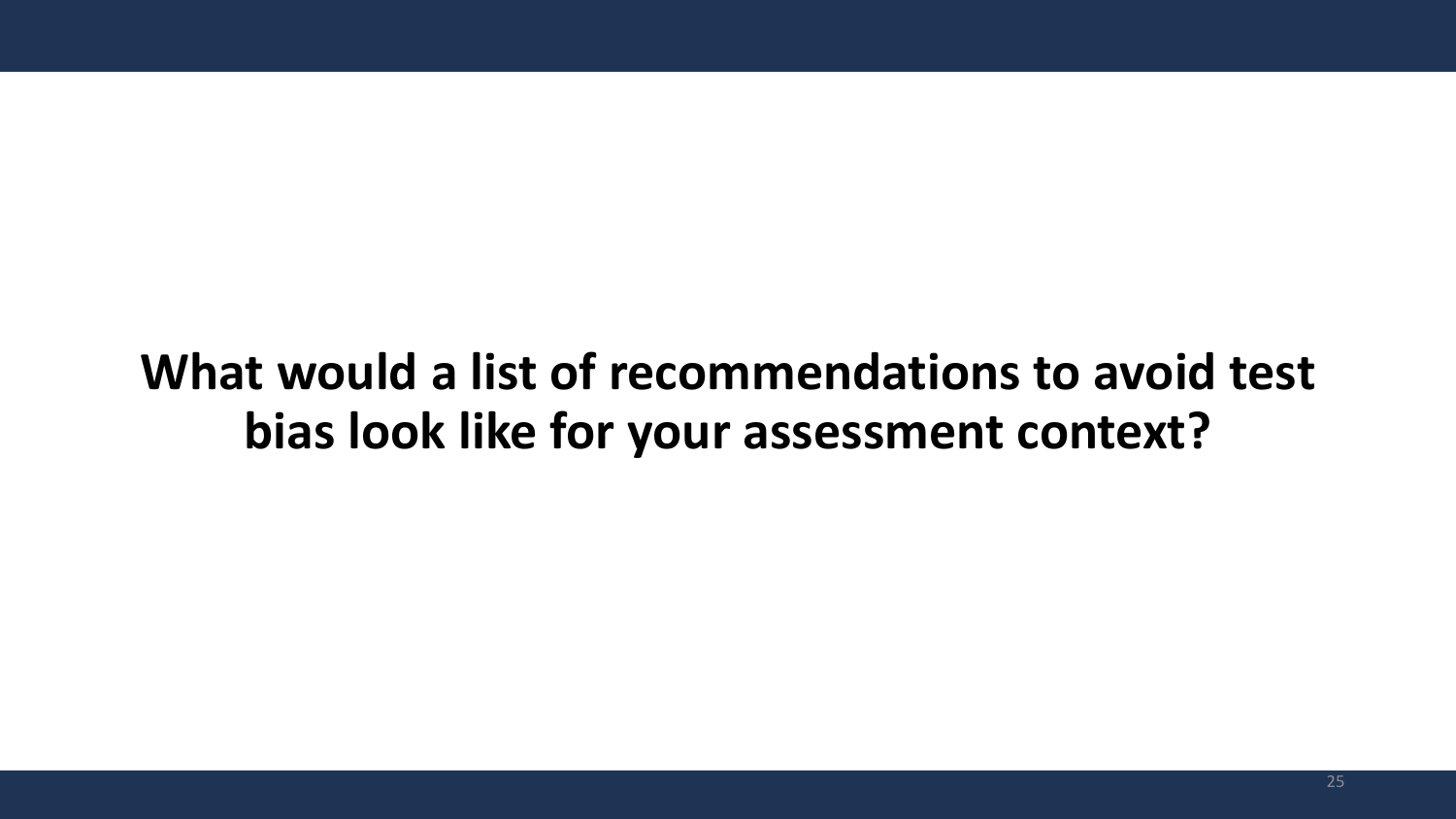### Reduce bias during test design by …

(1) using heterogeneous sets of test writers and editors;

(2) taboo topic lists and awareness-raising in item writer and rater training

(3) avoiding any items that assume general knowledge not part of the relevant program;

(4) having test materials (incl. pictures!) reviewed by members of minority groups;

(5) examining item data from tryouts or prior administration separately by group (e.g. DIF analysis)

(adapted from Green, 1979)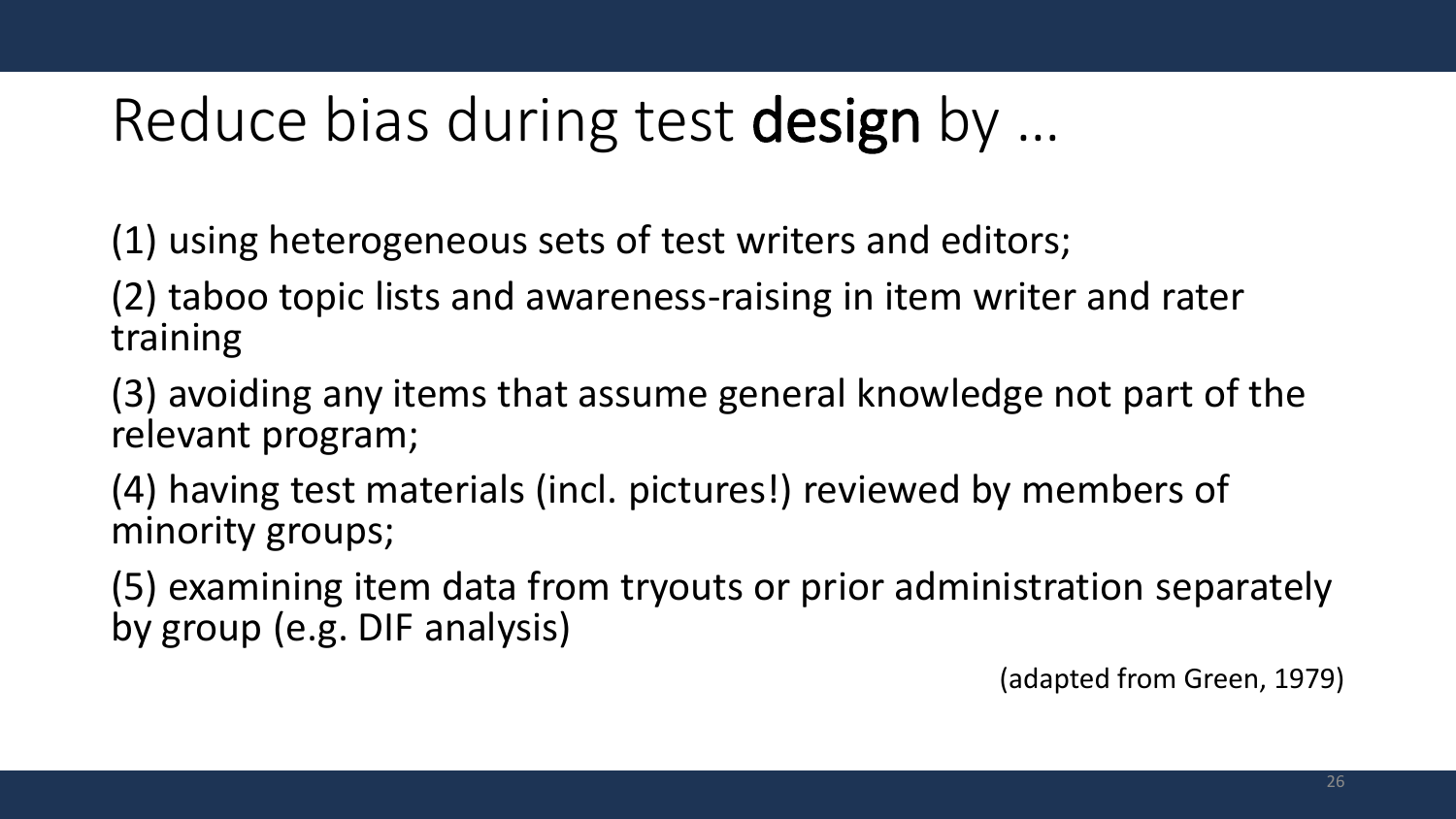### Preempting offensive content (Elder, 2012)

- Scrutiny of test content during item development and bias review committees
- Fairness guidelines for item developers (e.g. ETS, 2009) to avoid unfair content or images (e.g. (gender) stereotyping, inappropriate labeling of ethnic groups, reference to distressing incidents or controversial topics, use of graphs that may be unduly difficult for candidates with limited numeracy, or specialized words that might disadvantage those without relevant technical knowledge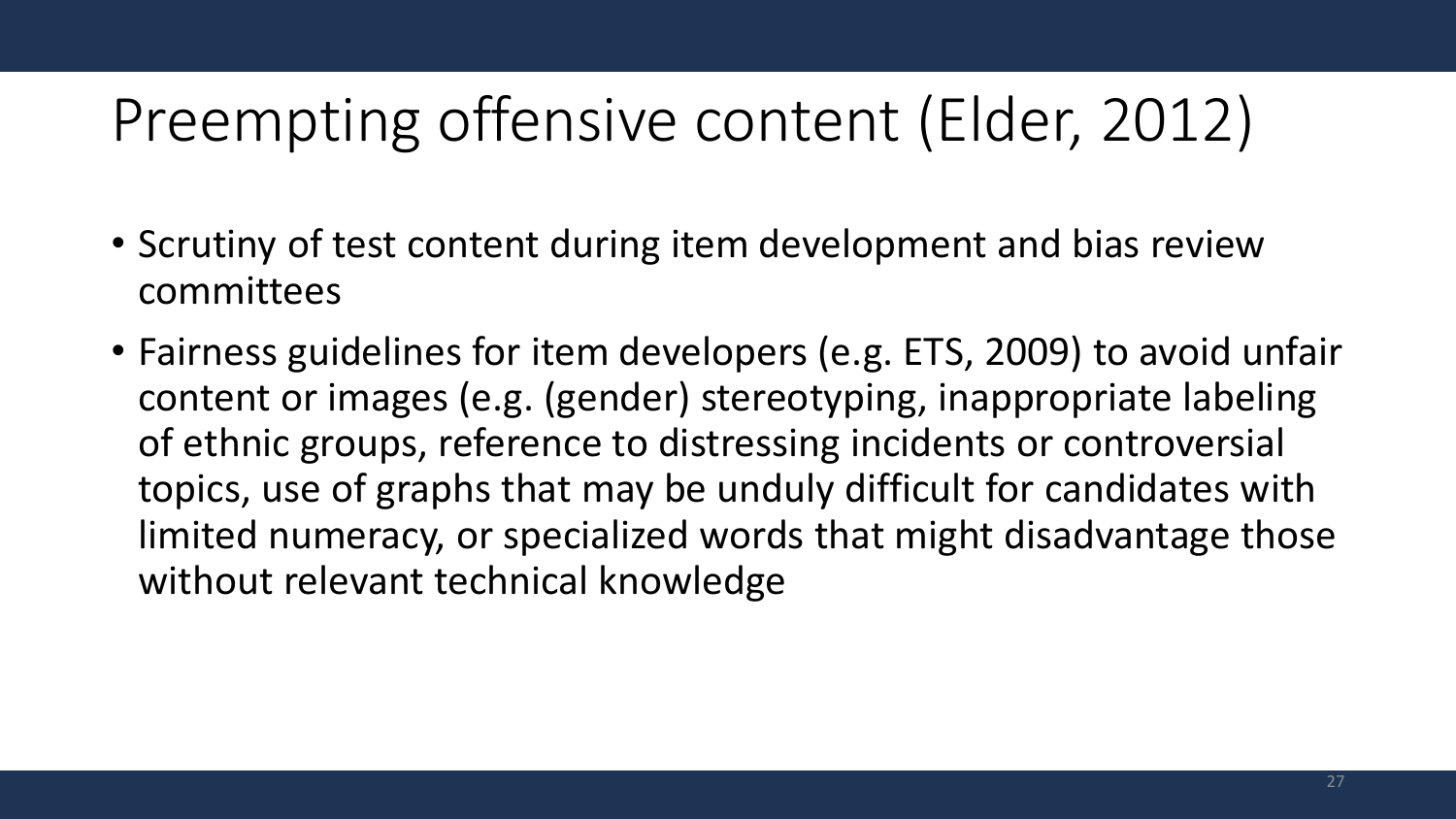### Reduce bias during test administration by …

- (1) using examiners familiar to the examinees;
- (2) making testing situations similar to the learning situation;
- (3) providing repeated practice tests with feedback;
- (4) keeping examiners (ethnically) heterogeneous

(adapted from Green, 1979)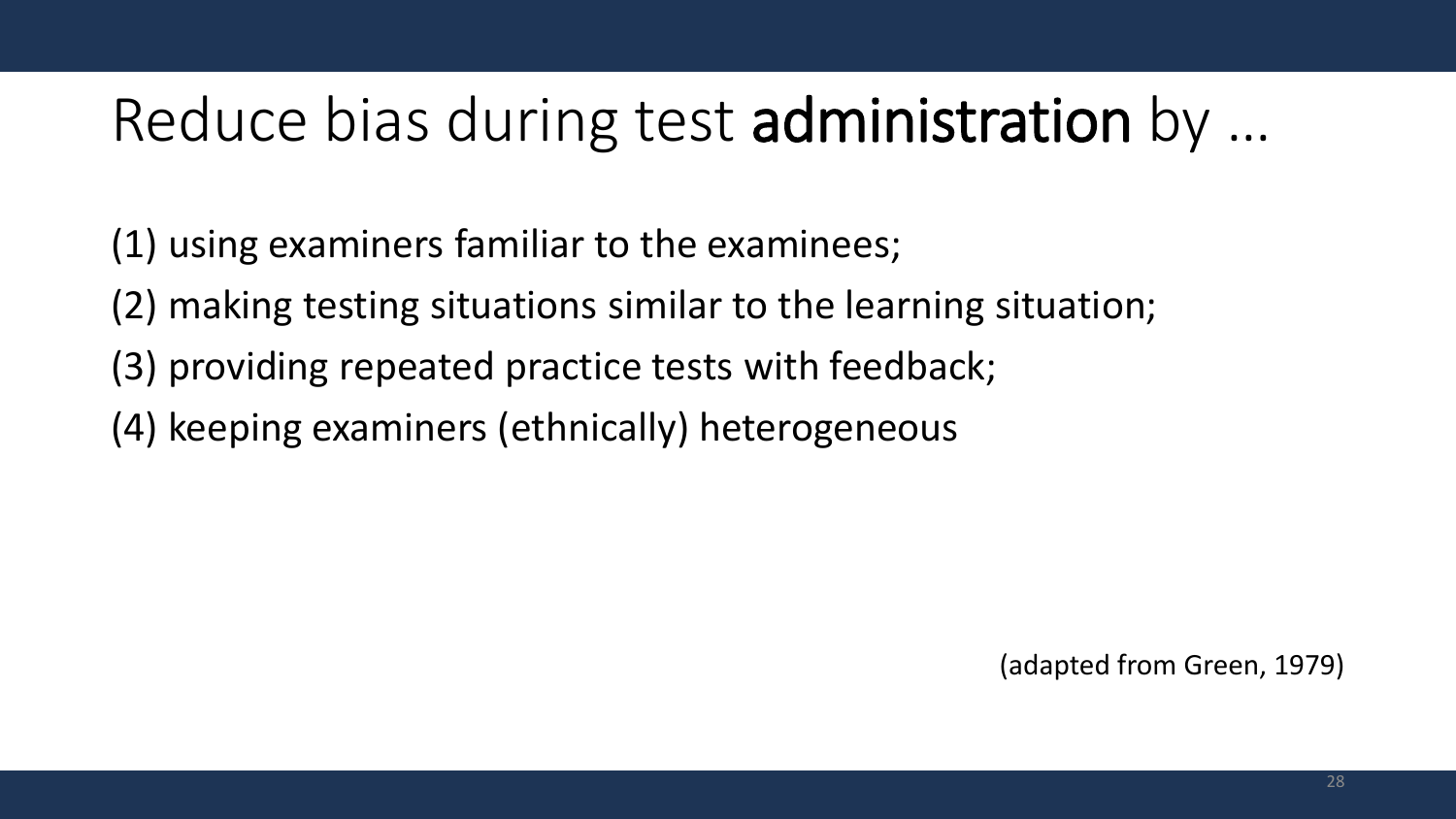### Reduce bias during test scoring by …

(1) using only objectively scorable measures;

(2) training personnel to make legitimate generalizations from test scores;

(3) specifying the intended use of scores.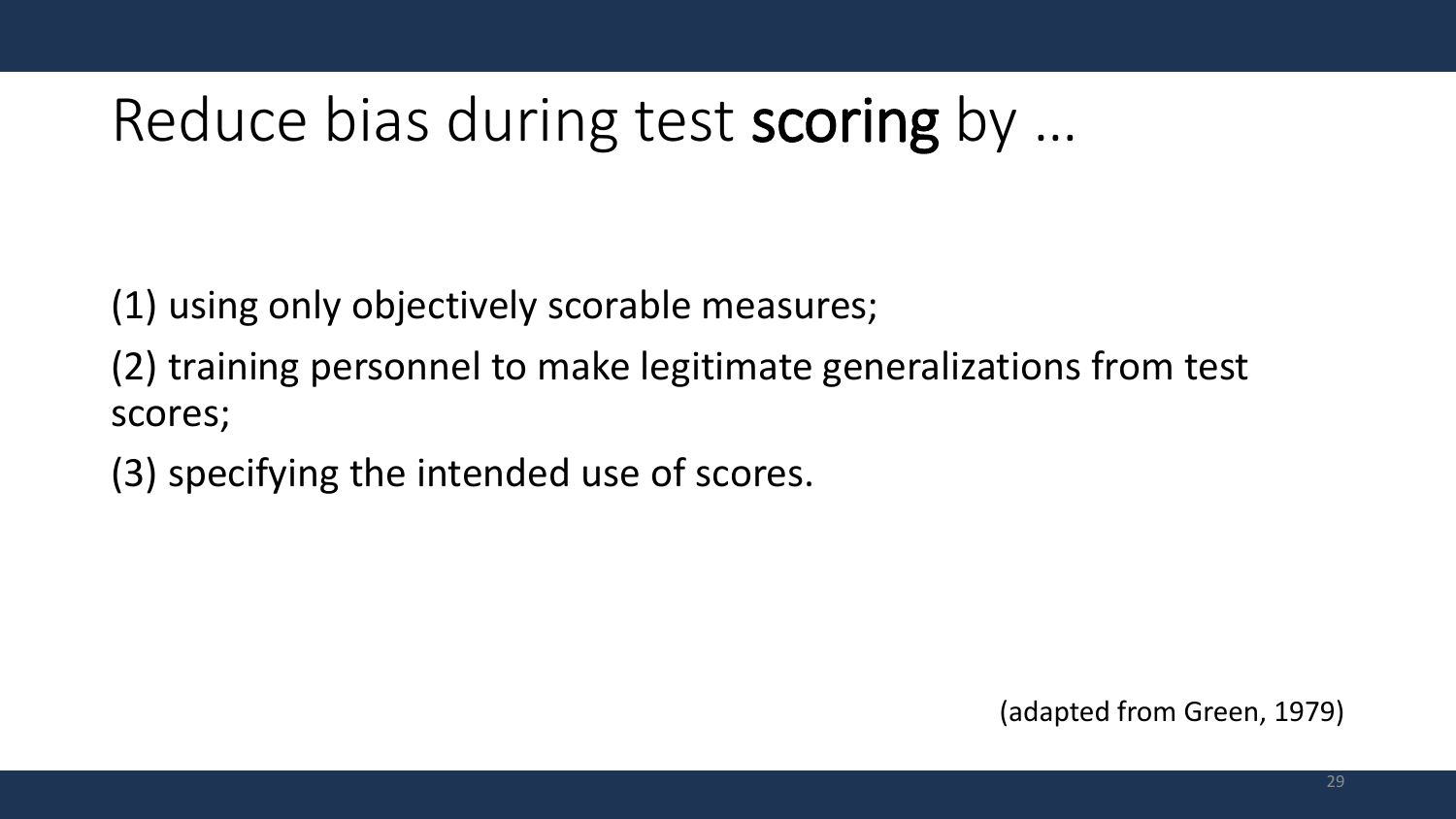### Fulcher's recommendations (2010)

- Bias/Sensitivity review
- Check that items do not contain references or materials likely to lead to bias against a certain subgroup.
- Cultural sensitivity (representative review panel)
- Identify DSIs (designated subgroups of interest) and for each DSI ask if any member is likely to suffer because the content is beyond their educational or cultural experience, whether it is inflammatory, offensive or portrays some DSIs stereotypically.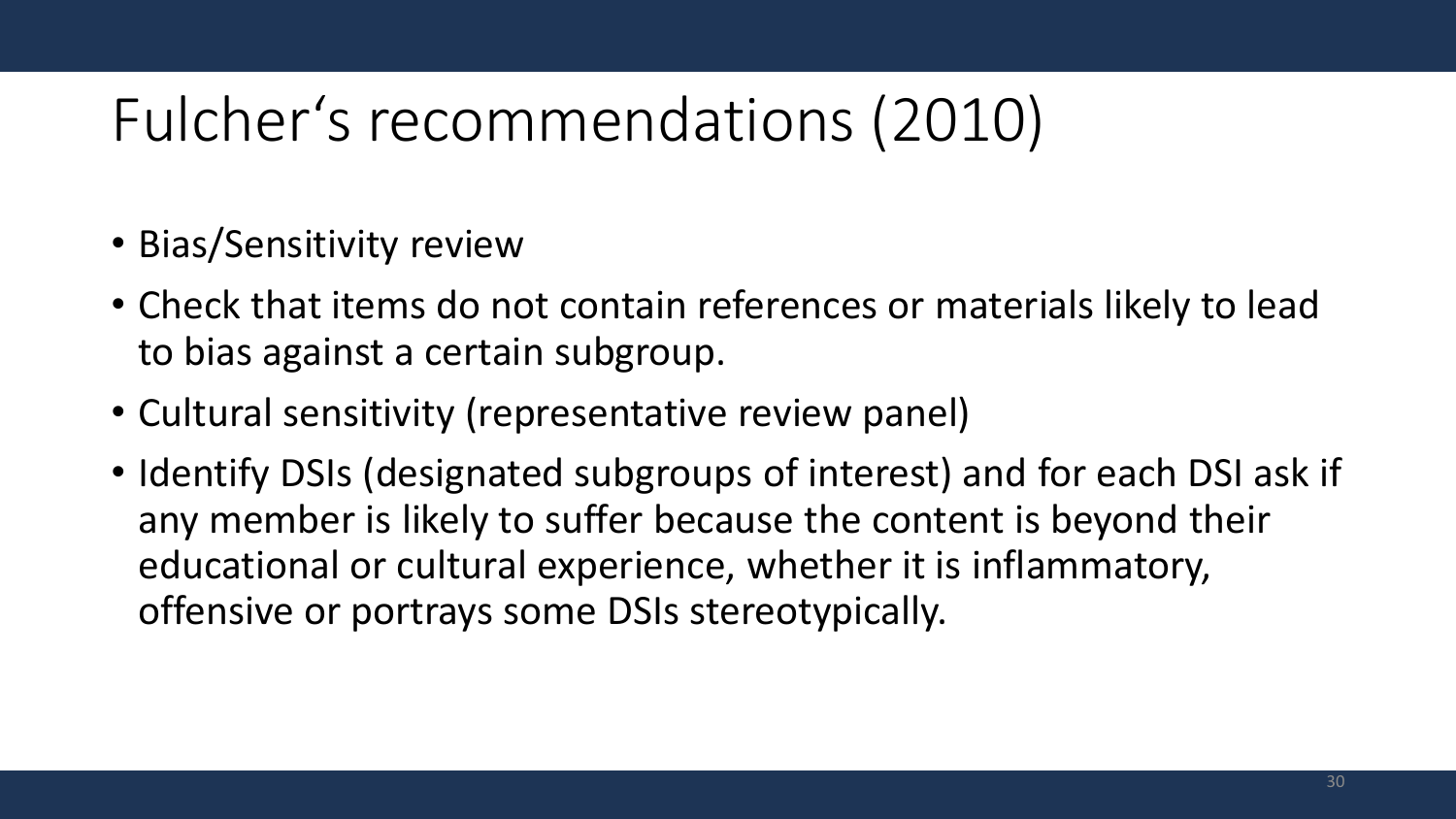

#### **ETS International Principles** for the Fairness of **Assessments**

A Manual for Developing Locally Appropriate **Fairness Guidelines for Various Countries** 

([https://www.ets.org/s/about/pdf/fairness\\_review\\_international.pdf\)](https://www.ets.org/s/about/pdf/fairness_review_international.pdf)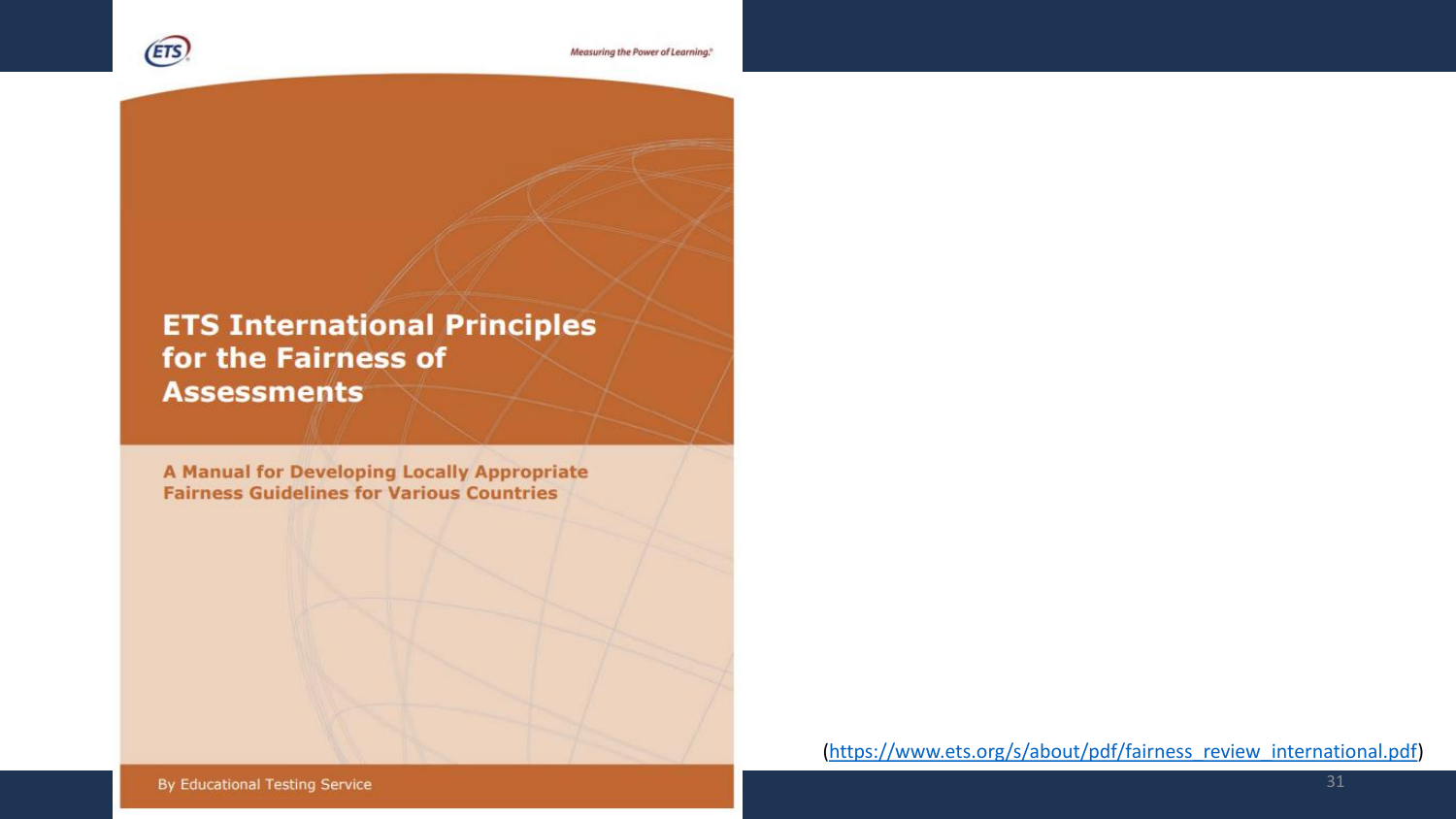- Measure the important aspects of the relevant content
- Avoid irrelevant cognitive barriers to the performance of test takers
	- Language, topics, translation, contexts, religion
- Avoid irrelevant emotional barriers to the performance of test takers
	- Advocacy, sensitive topics, stereotypes, appropriate terminology, representation of diversity
- Avoid irrelevant physical barriers to the performance of test takers
	- E.g. accommodations

 $\rightarrow$  Develop guidelines, establish procedures, train users, monitor and revise guidelines, conduct validation research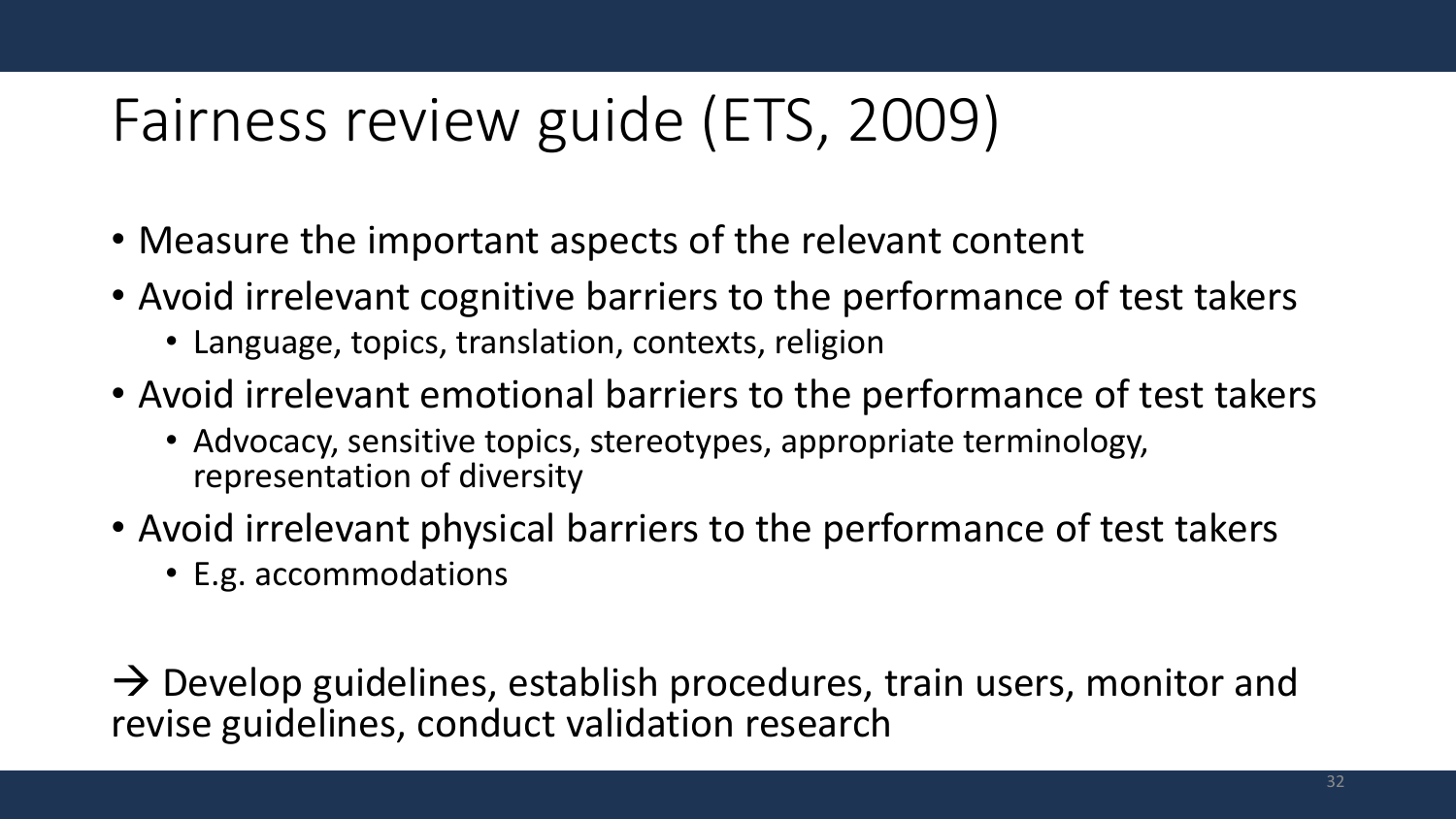- What characteristics define the groups that should receive special attention in the development of your guidelines? For example, in some countries the type of school a test taker attended could be a relevant factor
- What level of vocabulary and syntax is acceptable for the tests you are developing? How would you describe "accessible language" for item writers to use? What aspects of language should item writers avoid unless language is the intended focus of measurement?
- What aspects of specialized knowledge that are not the point of measurement are likely to be irrelevant cognitive barriers in your country?
- Which topics would be of concern in translated tests used in your country? What additional topics would be of concern?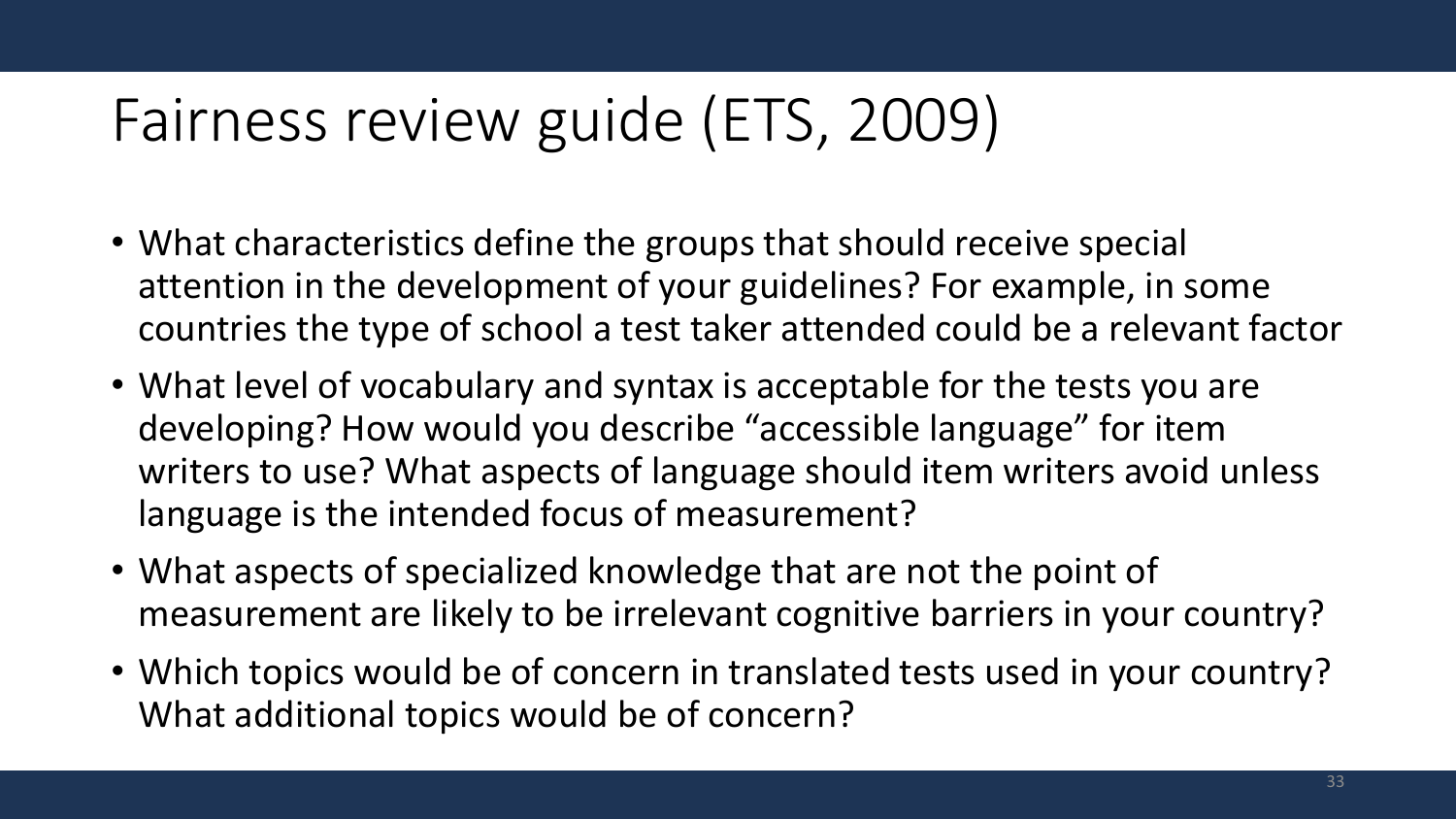- What contexts are likely to be appropriate for the tests you are developing? Are there contexts that should be avoided?
- How should religion be treated in tests in your country? Is there some knowledge about religion that all test takers are assumed to have, or should religion be avoided unless it is the focus of measurement?
- What topics are so divisive in your country that advocacy of one side or the other should be avoided in tests unless required for valid measurement?
- What topics are so sensitive in your country that it is best to avoid them in tests unless they are required for valid measurement? For example, in some countries criticism of the royal family must be avoided.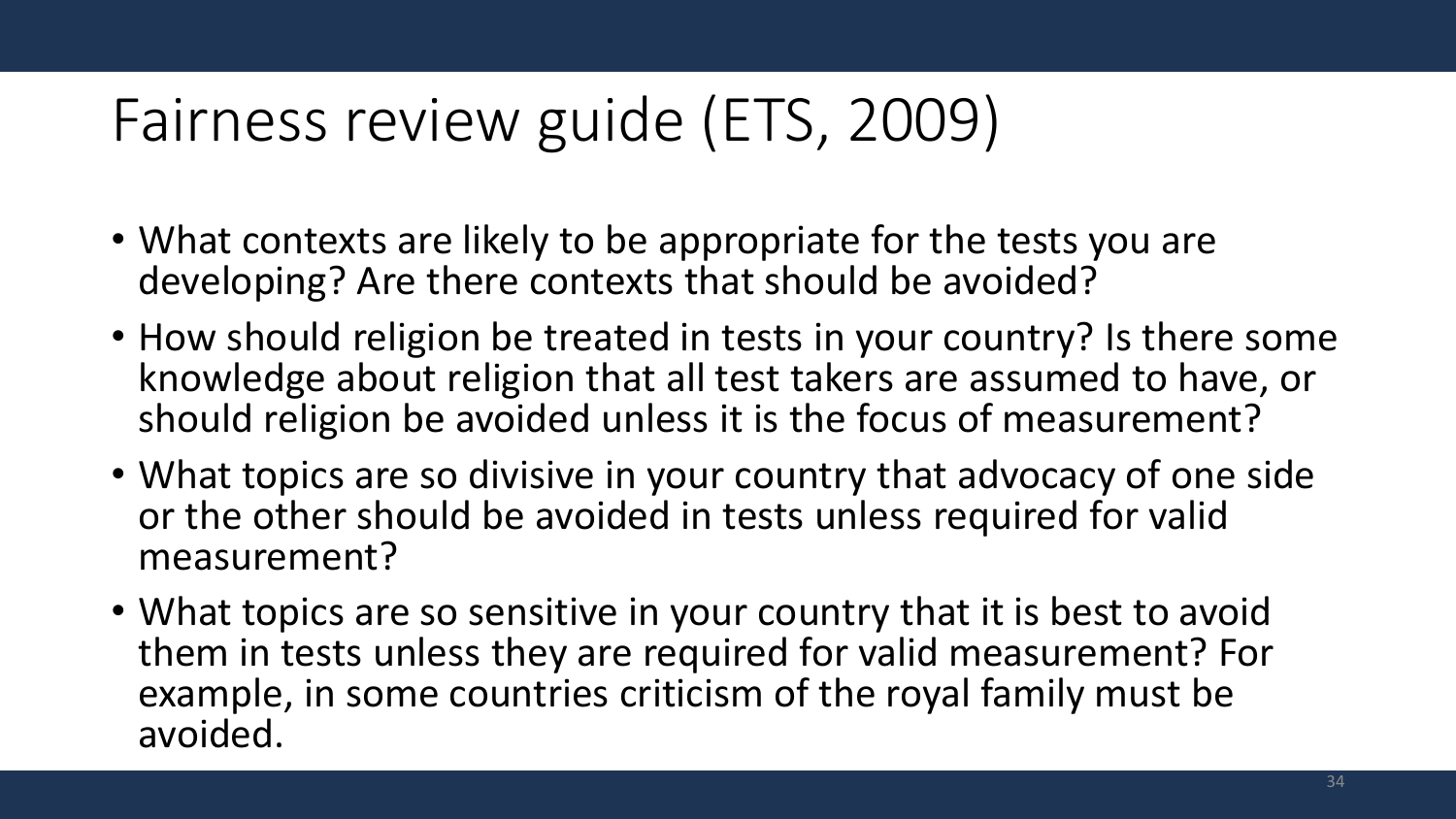- In your country, what topics must be handled with care because they are likely to present emotional barriers to the performance of test takers?
- What stereotypes should be avoided in tests in your country?
- Which groups may be of concern regarding appropriate terminology in your country? For each group, describe the terminology that is appropriate to identify the group in your country.
- Which groups should be represented in the tests in your country? Approximately what proportion of items that mention people should be allocated to representing diverse groups?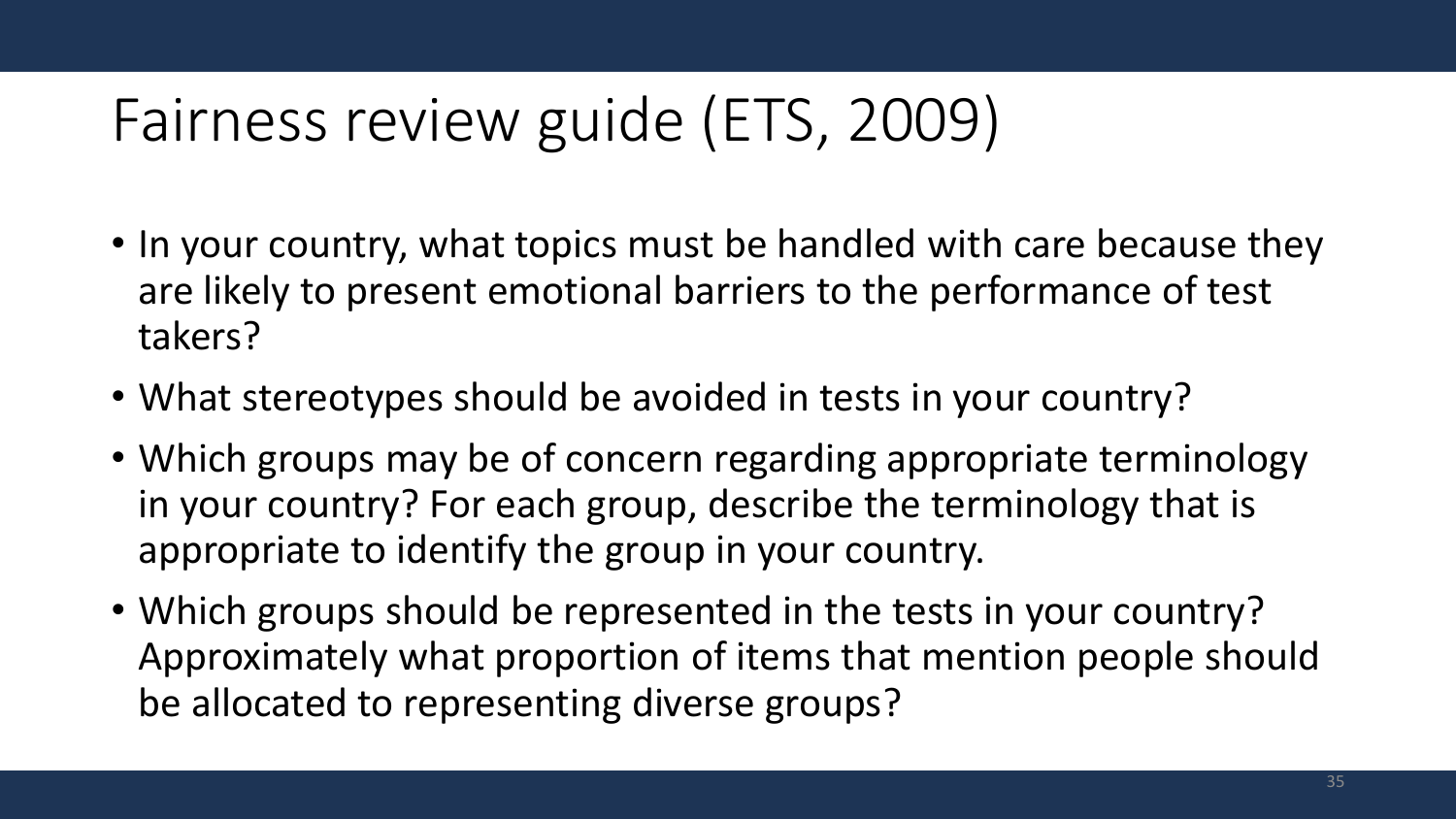- Are special guidelines needed for K-12 tests in your country? If so, which topics should be avoided unless they are required for valid measurement?
- Physical barriers are likely to be very similar across countries because they are caused by sensory and motor problems that can affect any human being rather than by cultural, linguistic, or other issues that vary across countries. What physical barriers are of concern in your country?
- For use in your country, which procedures should be adopted? Which modified? Which rejected? Are additional procedures required?
- Which of these factors should be included in the training of test developers in your country? Should any factors be added?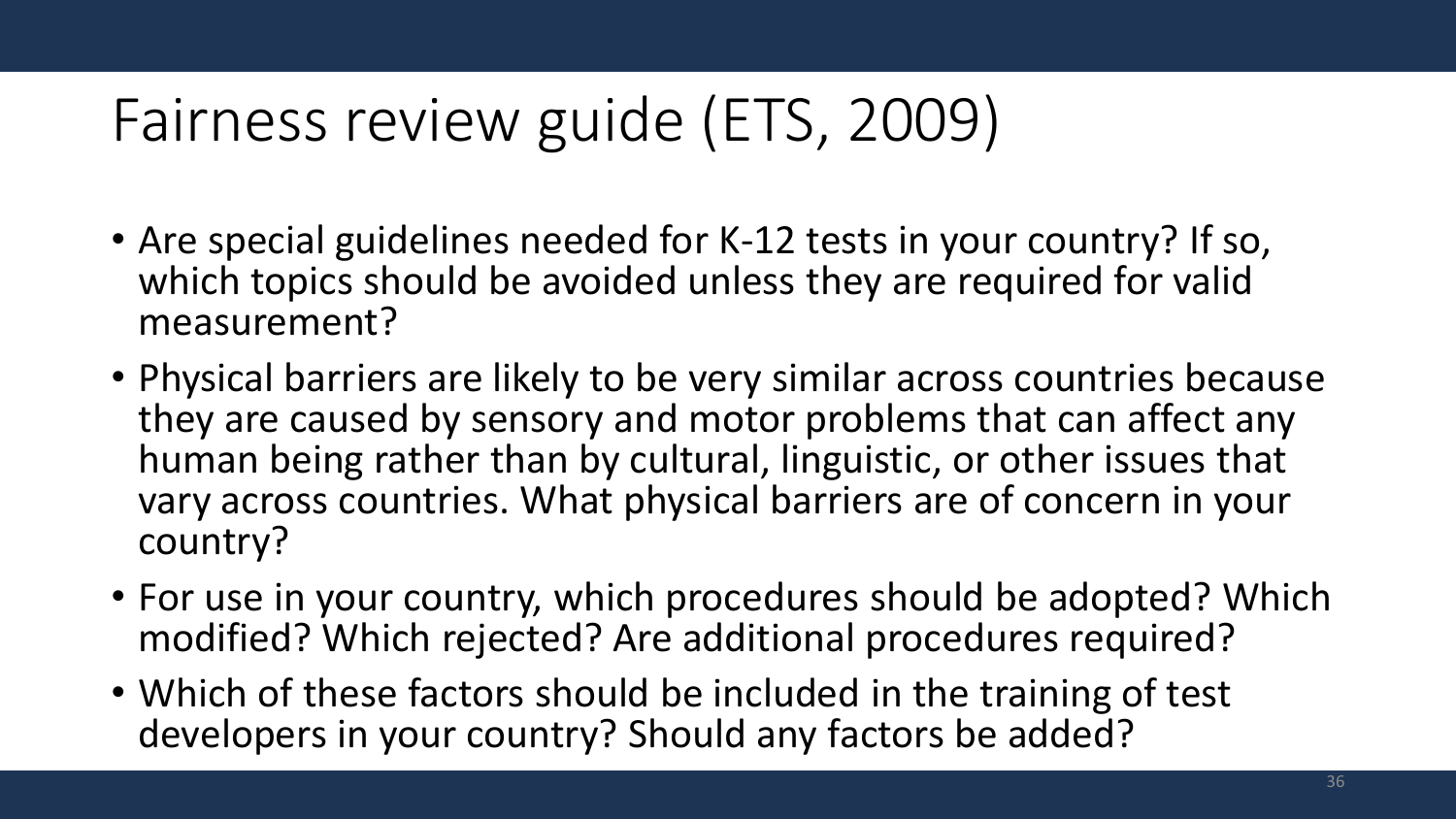### ALTE's recommendations (2011)

- Cultural bias (background, age)?
- Do not choose texts that may be biased (culture, gender, age, etc.)
- Topic list (e.g. local customs)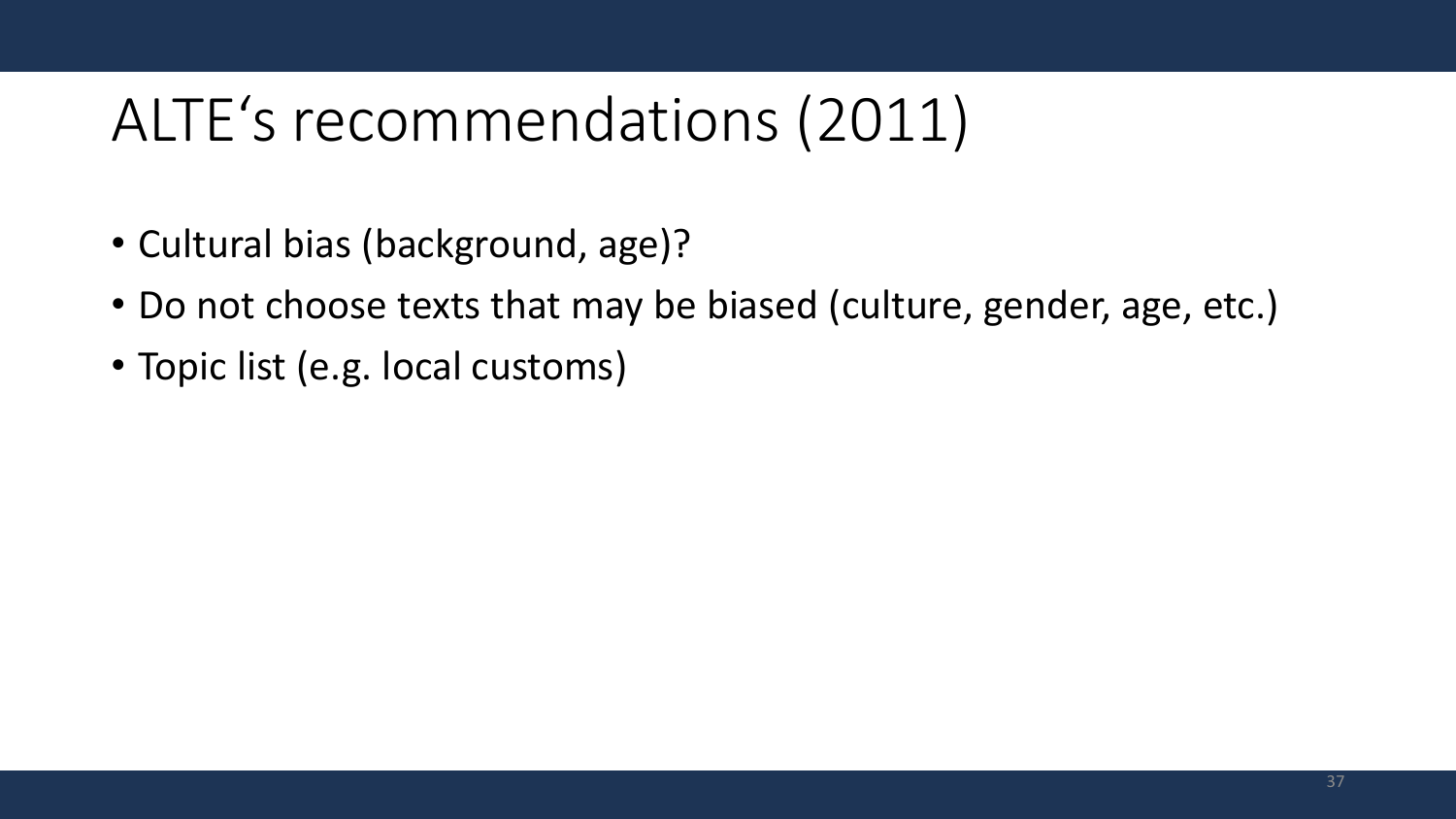### ALTE's recommendations (2011)

#### Detecting item bias

Item bias occurs when items unfairly favour or disfavour certain groups of test takers of the same ability. For example, an item may be easier for female test takers than male test takers, even though they are of equal ability. This is unfair because the aim of the test is to measure differences in language ability and not in gender (see Section 1.4).

Care should be taken when diagnosing bias, however, as not all differences between groups are unfair. Learners with a particular L1 may find an item more difficult than learners of the same ability in another group due to differences between the mother tonque and the target language. In the context of measuring language proficiency, this must be accepted as part of the nature of proficiency in the target language, not a problem in measuring it.

One approach to minimising bias is to use a Differential Item Functioning (DIF) methodology to detect possible bias so that it may be investigated further. This involves comparing the responses of groups of test takers who are equally able. For example, if the test is intended to be for adults of all ages, the performance of younger and older adults with approximately the same ability (according to the test) can be compared. Analysis based on IRT is well suited to do this.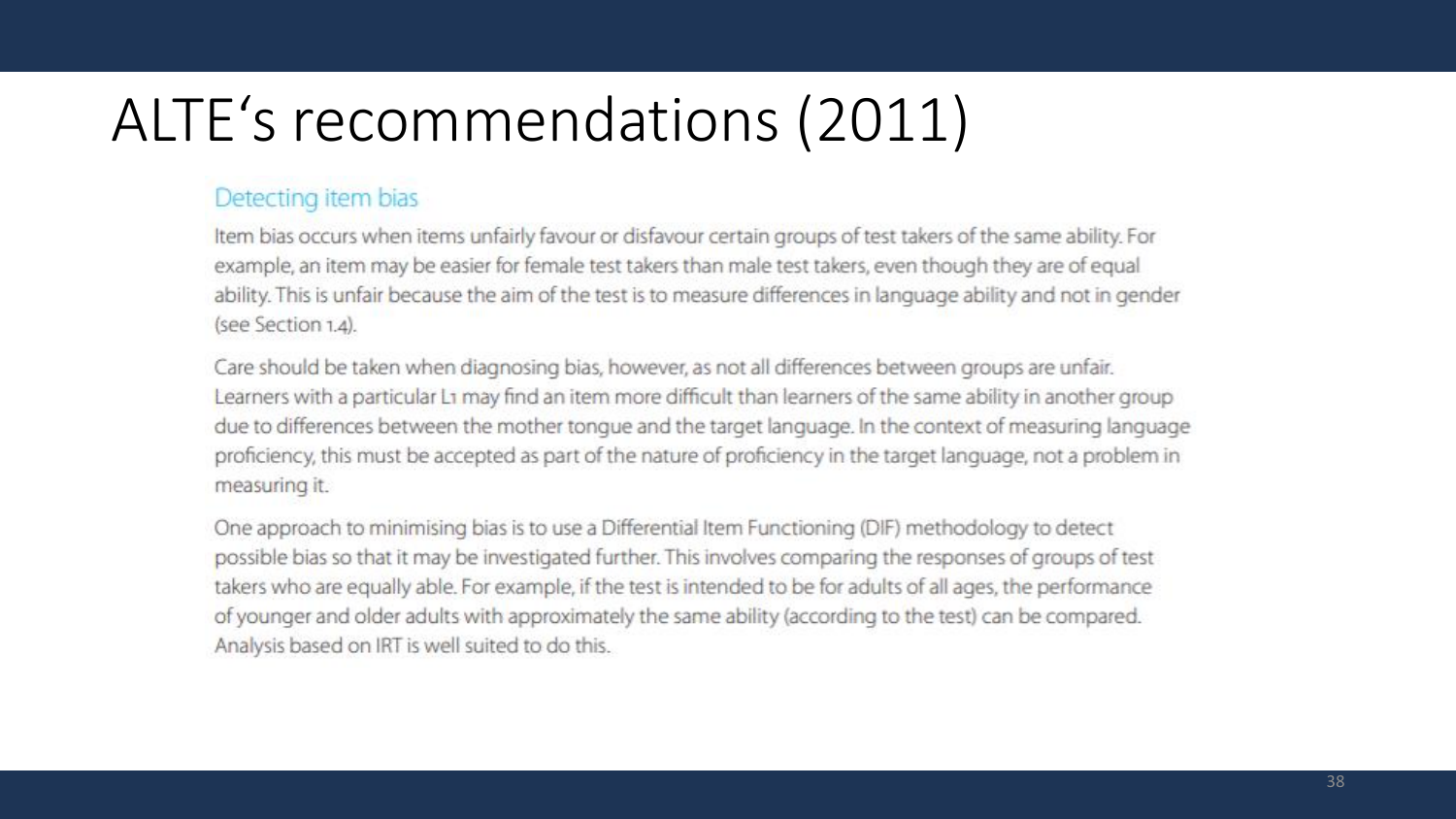## Final thoughts

Can/should bias be eliminated completely?

- E.g. Jensen (1980):
	- (a) the *egalitarian fallacy*, that all groups were equal in the characteristics measured by a test, so that any score difference must result from bias;
	- (b) the *culture‐bound fallacy*, that reviewers can assess the culture loadings of items through casual inspection or armchair judgment;
	- (c) the *standardization fallacy*, that a test is necessarily biased when used with any group not included in large numbers in the norming sample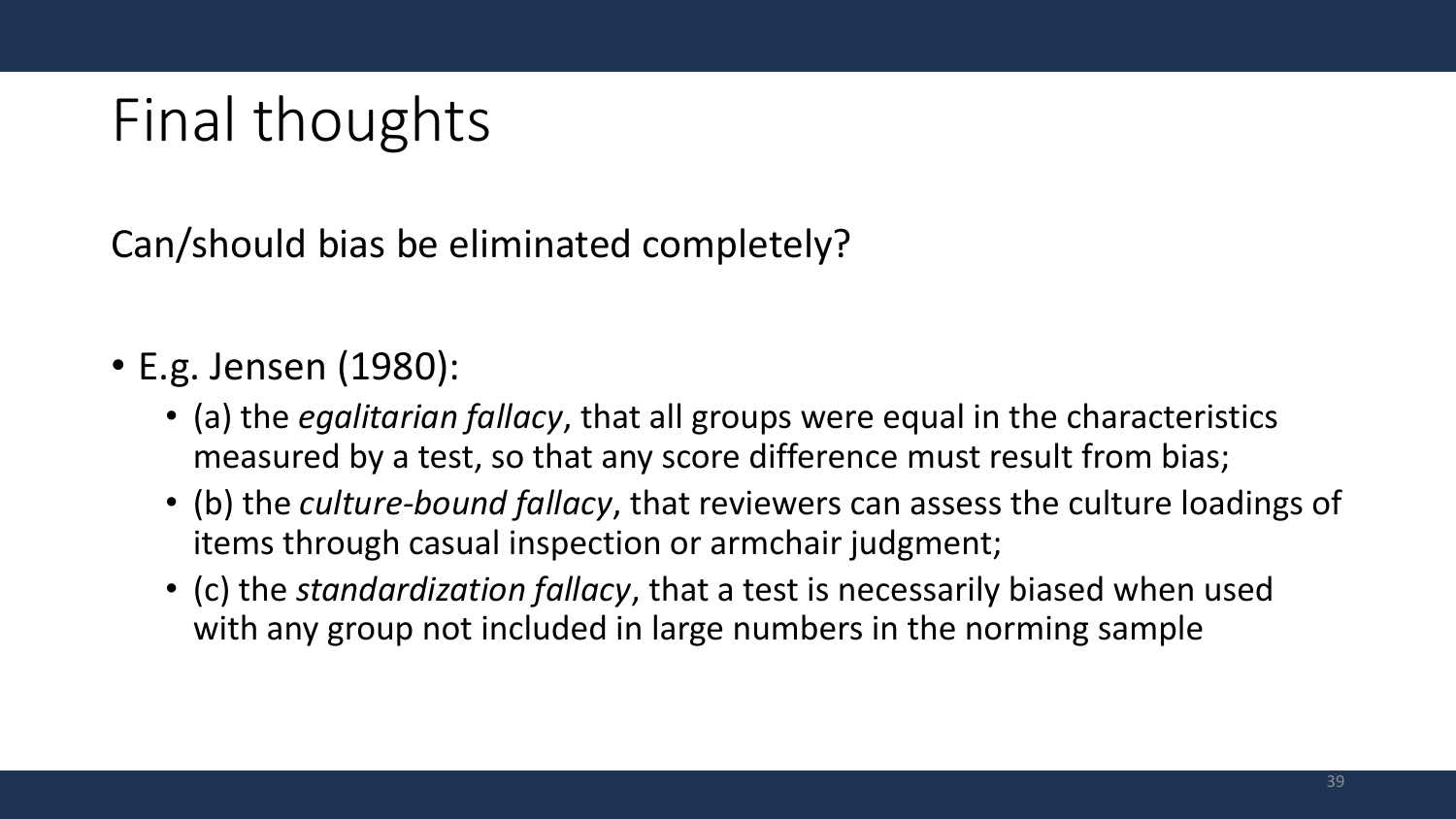# **Thank you!**

[Benjamin.kremmel@uibk.ac.at](mailto:Benjamin.kremmel@uibk.ac.at)

@benjaminkremmel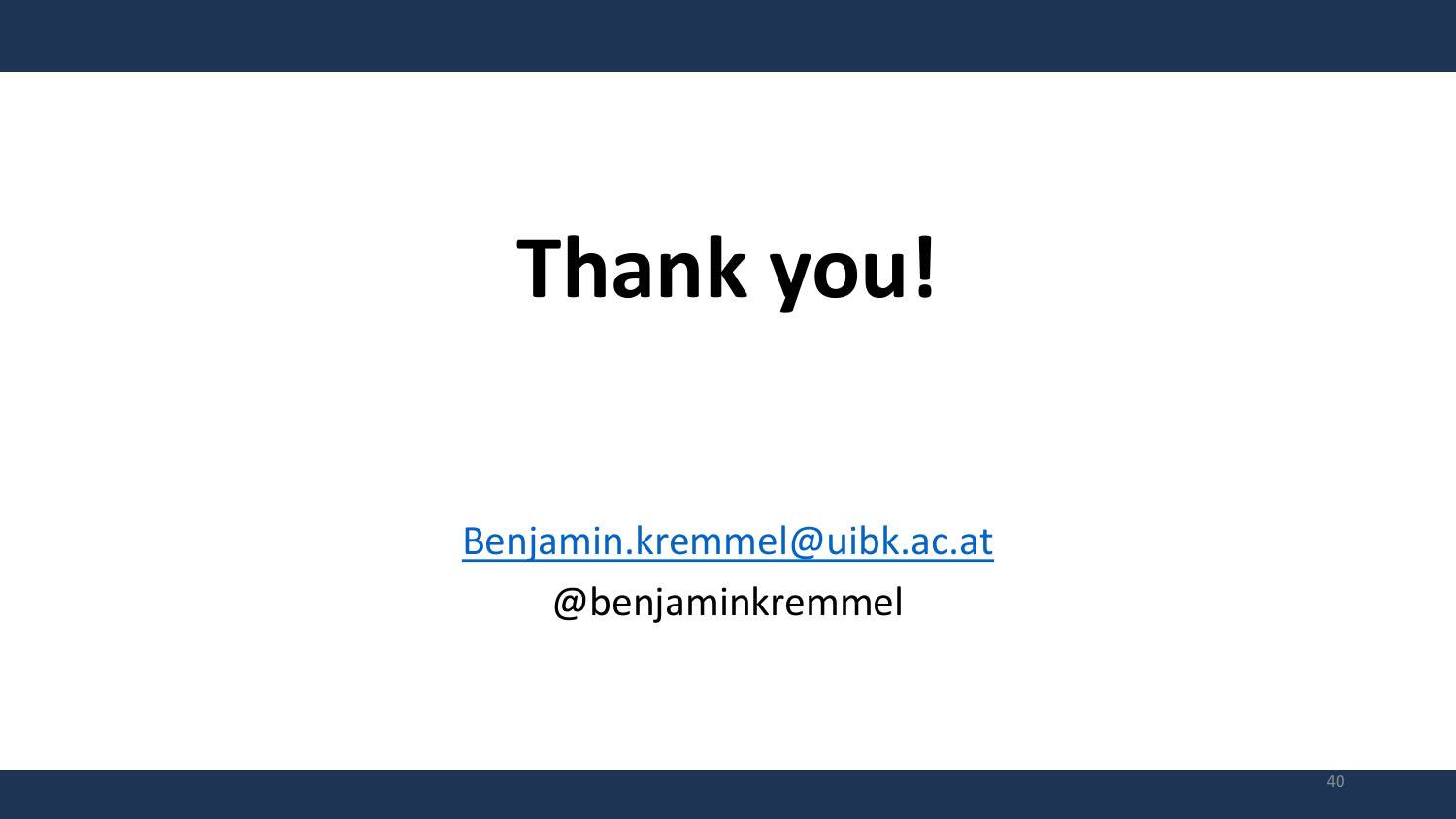### References

- ALTE (2001). *Quality Assurance Checklists*[. Available online: https://www.alte.org/resources/Documents/ALTE%20Quality%20Assurance%20Checklist%20Unit%201%20-](https://www.alte.org/resources/Documents/ALTE%20Quality%20Assurance%20Checklist%20Unit%201%20-%20Test%20Construction%20-%202017.pdf) %20Test%20Construction%20-%202017.pdf
- Bachman, L.F. (1990). *Fundamental considerations in language testing*. Oxford: OUP.
- Brown, A. (1995). The effect of rater variables in the development of an occupation specific language performance test. *Language Testing*, 12, 1–15.
- Brown, H.D., & Abeywickrama, P. (2010). *Language Assessment: Principles and Classroom Practices*. White Plains, NY: Pearson Education.
- Carey, M. D., Mannell, R. H., Dunn, P. K. (2011). Does a rater's familiarity with a candidate's pronunciation affect the rating in oral proficiency interviews? *Language Testing*,  $28(2)$ , 201–219.
- Council of Europe/ALTE. (2011). *Manual for language test development and examining*. For use with the CEFR, Strasbourg: Language Policy Division, available online: [www.coe.int/t/dg4/linguistic/ManualtLangageTest-Alte2011\\_EN.pdf](http://www.coe.int/t/dg4/linguistic/ManualtLangageTest-Alte2011_EN.pdf)
- Djiwandono, (2006). Cultural bias in language testing. *TEFLIN Journal* 17:1, 81-89.
- Educational Testing Systems (ETS). (2016). *ETS International Principles for the Fairness of Assessments: A Manual for Developing Locally Appropriate Fairness Guidelines for Various Countries*. Available at: [https://www.ets.org/s/about/pdf/fairness\\_review\\_international.pdf](https://www.ets.org/s/about/pdf/fairness_review_international.pdf)
- Elder, C. (1997). What does test bias have to do with fairness? *Language Testing*, 14(3), 261–77.
- Elder, C. (2012). Bias in language assessment. In C. Chapelle (Ed.), *The encyclopedia of applied linguistics* (pp. 406–412). Oxford, England: Blackwell.
- Fayer, J. M., & Krasinski, E. (1987). Native and nonnative judgments of intelligibility and irritation. *Language Learning*, 37, 313–326.
- Fulcher, G. (2010). *Practical language testing*. London: Hodder.
- Green, D.R. (1979). *Minimizing Bias in Educational Testing*. Available online:<https://eric.ed.gov/?id=ED199268>
- Harding, L. W., & Griffiths, M. (2016). *GESE International Examiner Research Project: Final report*. London: Trinity College London.
- Hill, K. (1997). Who should be the judge? The use of non-native speakers as raters on a test of English as an international language. In Huhta, A., Kohonen, V., Kurki-Suonio, & Luoma, S. (Eds.). *Current Developments and Alternative in Language Assessment: Proceedings of LTRC 96*, pp. 275-290. Jyväskylä, Finland. University of Jyväskylä and University of Tampere.